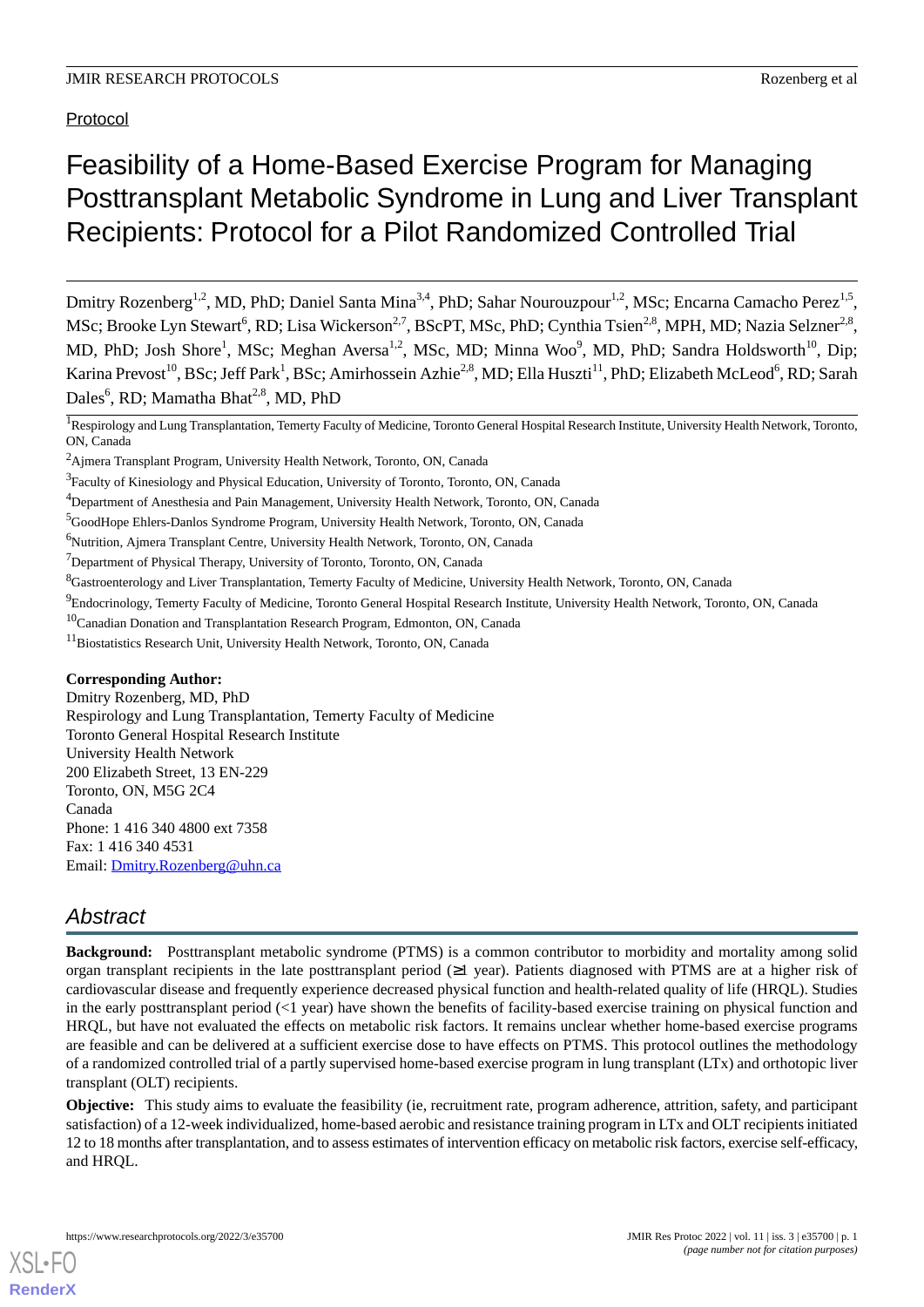**Methods:** In total, 20 LTx and 20 OLT recipients with ≥2 cardiometabolic risk factors at 12 to 18 months after transplantation will be randomized to an intervention (home-based exercise training) or control group. The intervention group will receive an individualized exercise prescription comprising aerobic and resistance training, 3 to 5 times a week for 12 weeks. Participants will meet on a weekly basis (via videoconference) with a qualified exercise professional who will supervise exercise progression, provide support, and support exercise self-efficacy. Participants in both study groups will receive a counseling session on healthy eating with a dietitian at the beginning of the intervention. For the primary aim, feasibility will be assessed through recruitment rate, program adherence, satisfaction, attrition, and safety parameters. Secondary outcomes will be measured at baseline and 12 weeks, including assessments of metabolic risk factors (ie, insulin resistance, abdominal obesity, blood pressure, and cholesterol), HRQL, and exercise self-efficacy. Descriptive statistics will be used to summarize program feasibility and effect estimates (means and 95% CIs) for sample size calculations in future trials.

**Results:** Enrollment started in July 2021. It is estimated that the study period will be 18 months, with data collection to be completed by December 2022.

**Conclusions:** A partly supervised home-based, individually tailored exercise program that promotes aerobic and resistance training and exercise self-efficacy may be an important intervention for improving the metabolic profile of LTx and OLT recipients with cardiometabolic risk factors. Thus, characterizing the feasibility and effect estimates of home-based exercise constitutes the first step in developing future clinical trials designed to reduce the high morbidity associated with PTMS.

**Trial Registration:** ClinicalTrials.gov NCT04965142; https://clinicaltrials.gov/ct2/show/NCT04965142

**International Registered Report Identifier (IRRID):** DERR1-10.2196/35700

#### *(JMIR Res Protoc 2022;11(3):e35700)* doi: [10.2196/35700](http://dx.doi.org/10.2196/35700)

# **KEYWORDS**

lung transplant; liver transplant; posttransplant metabolic syndrome; exercise training; randomized controlled trial; pilot study

# *Introduction*

#### **Background**

Posttransplant metabolic syndrome (PTMS) is prevalent among solid organ transplant recipients with >25% of lung transplant (LTx) and 50% of orthotopic liver transplant (OLT) recipients developing PTMS within 12-18 months [\[1](#page-9-0),[2\]](#page-9-1). PTMS comprises impaired glucose tolerance, obesity, hypercholesterolemia, and hypertension and has been associated with an increased risk of hospital readmissions and cardiovascular morbidity accompanied by decreased long-term survival [\[3](#page-10-0)-[5\]](#page-10-1). LTx and OLT recipients frequently present with risk factors for PTMS, including increased appetite and weight gain along with a reversal of the pretransplant catabolic state, immunosuppression, and physical inactivity [\[6](#page-10-2)]. Our research group has shown that in a sample of >2000 OLT recipients in the Toronto Liver Program (1990-2015), 35% had pre-existing, new onset, or transient posttransplant diabetes mellitus, a PTMS risk factor associated with decreased long-term survival [\[7](#page-10-3)]. A retrospective evaluation of 227 LTx recipients conducted by our group also demonstrated a significant increase in the prevalence of metabolic risk factors (hypertension, hyperlipidemia, diabetes mellitus, and obesity) by 1 year after transplantation (≥3 factors: 26%) compared with before transplantation (11%) [\[8](#page-10-4)].

LTx and OLT recipients have been observed to engage in less physical activity than the general population and report barriers to exercise, including lack of specific exercise guidelines, medication side effects, comorbidities, and inability to access fitness facilities [[9,](#page-10-5)[10](#page-10-6)]. In a cross-sectional survey of 656 solid organ transplant recipients, van Adrichem et al [\[11](#page-10-7)] found that only 56% of patients met the physical activity guidelines and engaged in ≥150 minutes per week of moderate aerobic activity after transplantation. A 2019 consensus statement [\[12](#page-10-8)]

 $XS$  $\cdot$ FC **[RenderX](http://www.renderx.com/)** highlighted the importance of strategies to mitigate posttransplant metabolic risk factors with physical training. The recommendation for solid organ transplant recipients is to practice moderate to vigorous intensity physical training (either aerobic or aerobic plus resistance training) 3 to 5 times a week for a minimum of 8 weeks [\[12](#page-10-8)].

The posttransplant period offers an opportunity for transplant recipients to derive significant metabolic and functional benefits from exercise, as most of them can train at a greater volume and intensity than in the pretransplant period [[13](#page-10-9)]. In this regard, 24 sessions of 30-minute treadmill exercise sessions were associated with a significant increase in resting energy expenditure in OLT recipients [[14\]](#page-10-10). Moreover, a meta-analysis of 15 randomized controlled trials (RCTs) showed a significant reduction in body fat percentage in OLT recipients (1 trial, 119 patients) who participated in physical exercise training (median −5.40%, 95% CI −8.03% to −2.77%; P<.001) [[15\]](#page-10-11). Most of the exercise programs included in this meta-analysis implemented exercise interventions starting a year after transplantation (program duration between 8 and 24 weeks) and focused on aerobic and strength training.

To date, most exercise interventions in LTx and OLT recipients have been delivered as supervised, facility-based programs within the first 12 months after transplantation [[16-](#page-10-12)[19\]](#page-10-13). However, facility-based programs present challenges for patients [[12,](#page-10-8)[20\]](#page-10-14), especially in the late posttransplant period. Given the decreased frequency of clinic visits, relocation requirements, return to work [[21\]](#page-10-15), and the interruption of hospital and community-based programs during the COVID-19 pandemic [[22\]](#page-10-16), home-based exercise programs can overcome some of these challenges and have been recognized as an important strategy that requires further research [[20\]](#page-10-14).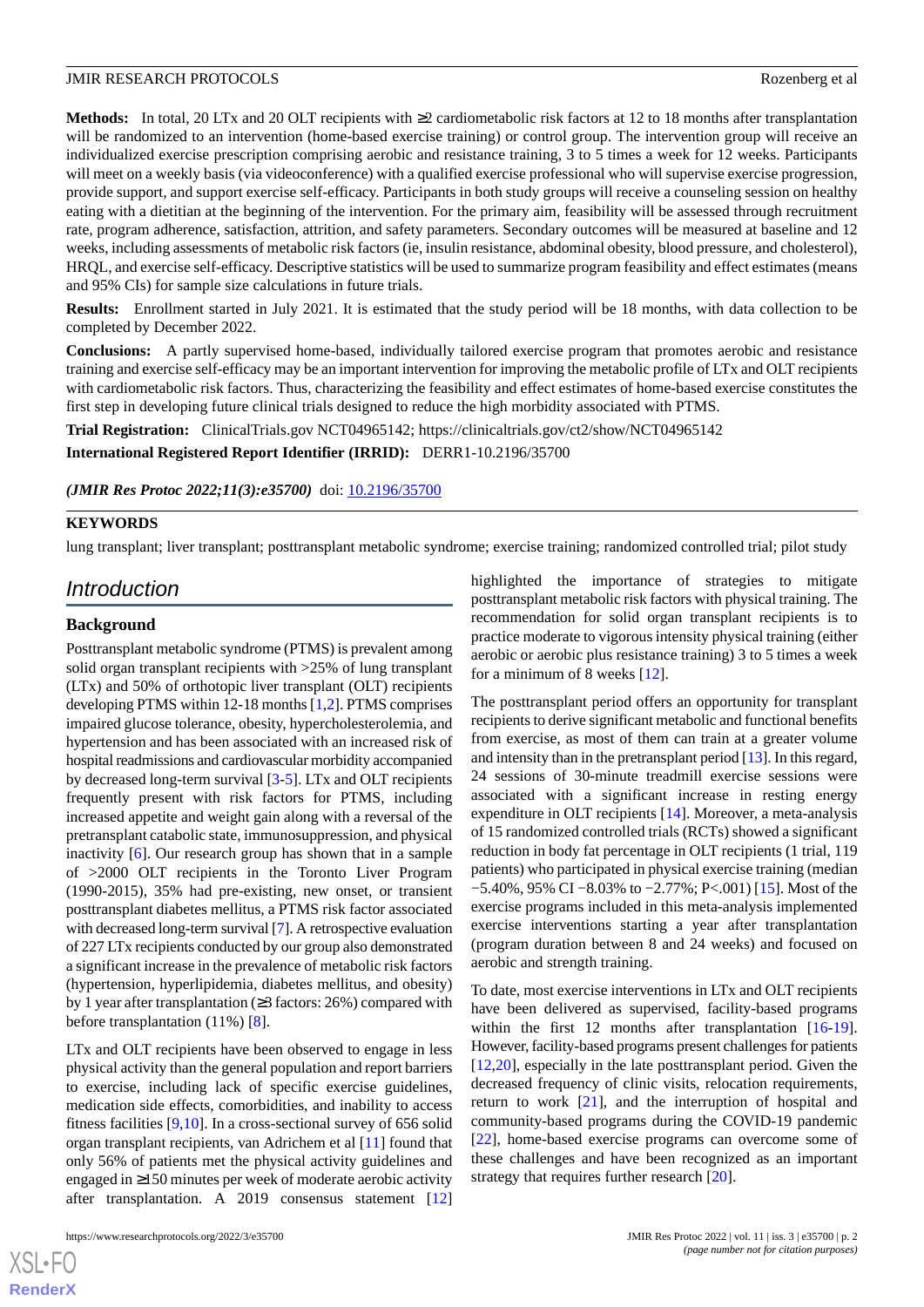In light of the current challenges to health care delivery because of the COVID-19 pandemic, telerehabilitation and remote exercise interventions are gaining attention as the preferred modalities for promoting physical activity and exercise behaviors among solid organ transplant recipients [\[23](#page-11-0)[-26](#page-11-1)]. Only a few studies on home-based exercise programming in the early and late posttransplant periods have been conducted in both LTx [\[27](#page-11-2)-[29\]](#page-11-3) and OLT [[30,](#page-11-4)[31](#page-11-5)] recipients, and they have suggested benefits to aerobic capacity, quadriceps strength, and health-related quality of life (HRQL). In one of these studies, program adherence in OLT recipients was poor (only 37% of participants completed ≥50% of exercises with bimonthly phone calls) [[30\]](#page-11-4), whereas adherence was not assessed in a home-based program with 12 LTx recipients (mean 36 months, SD 33 months after transplantation) [[27\]](#page-11-2). Furthermore, the effects of home-based training on metabolic risks were evaluated in only 1 OLT study, which used a combination of a few personalized sessions and group telehealth classes for exercise and nutritional counseling for a 3-month period and showed a modest improvement in metabolic syndrome and HRQL [\[32](#page-11-6)]. However, the optimal structure of counseling, exercise prescription, and effects on metabolic risk factors among solid organ transplant groups remains to be defined [\[12](#page-10-8)].

There is limited literature surrounding the experiences of transplant recipients concerning knowledge of, motivation for, and barriers to exercise training, which limits our understanding of the feasibility of real-world implementation. Several strategies to engage participants in exercise interventions and optimize adherence have been explored for chronic diseases [\[9](#page-10-5)]. The literature on chronic disease management highlights that adherence can be increased by providing close support by an exercise professional, simplifying the number of exercises, and fostering self-efficacy for exercise [\[33](#page-11-7)]. The support and coaching by the exercise professional can be enhanced with the use of telecommunication and the ability of the participants to readily contact the health coach as needed [\[26](#page-11-1),[27\]](#page-11-2). In addition, focusing on four sources of self-efficacy built into an exercise program (mastery, vicarious experiences, verbal feedback, physiological and emotional state) has been shown to significantly improve exercise adherence in patients with cardiometabolic risk factors [\[34](#page-11-8),[35\]](#page-11-9) but has not been applied to transplant recipients.

These gaps in knowledge are important to address as optimal effects on PTMS are likely achieved if exercise is performed with sufficient volume (at least moderate intensity, accumulating  $\geq$ 150 min/week) [[36\]](#page-11-10). However, it remains unclear whether this training dose is optimal or if it can be achieved with a home-based program targeting metabolic risk factors starting at 12-18 months after transplantation, a critical period prognostic of long-term PTMS and cardiovascular morbidity [\[37](#page-11-11)]. Before these efficacy questions can be addressed with an appropriately powered RCT, a pilot study evaluating the feasibility of a home-based exercise program is needed.

#### **Aims**

 $XS$  $\cdot$ FC **[RenderX](http://www.renderx.com/)**

The specific aims of this study are (1) to evaluate the feasibility of a 12-week individualized, home-based aerobic and resistance training program in LTx and OLT recipients at 12-18 months

after transplantation and (2) to assess estimates of intervention efficacy on PTMS risk factors, exercise self-efficacy, and HRQL. We hypothesize that we will achieve a recruitment rate of 30% of eligible LTx and OLT recipients, participants in the intervention group will demonstrate an adherence rate of ≥70% to the prescribed exercise dose (including attainment of the prescribed exercise progression over time) and that PTMS risk factors, self-efficacy, and HRQL will be improved in the intervention group compared with the control group.

# *Methods*

#### **Design**

This paper describes a pilot RCT to assess the feasibility of a phase 3 RCT examining the effects of an individualized, partly supervised, home-based exercise intervention in LTx and OLT recipients. The study is being conducted at the Toronto General Hospital in Toronto, Canada, and ethical approval was obtained from the research ethics board at the University Health Network (study ID: 20-5185). The study was registered at ClinicalTrials.gov NCT04965142. Informed written consent will be obtained from all participants before starting any research activities.

This protocol follows the SPIRIT (Standard Protocol Items: Recommendations for Interventional Trials) guidelines [[38\]](#page-11-12), the CONSORT (Consolidated Standards of Reporting Trials) statement [[39\]](#page-11-13), and the Consensus on Exercise Reporting Template [[40\]](#page-11-14). Two patient partners are part of the research team, have provided input into the study design, and will contribute support and their lived experience throughout the study. The research team will hold meetings with patient partners every 3 to 6 months to collect feedback on study progress, assess concerns, and work on knowledge translation tools once the study is completed. Modifications to the study protocol will be approved by the research ethics board before implementation, communicated to funding agencies, and outlined in future publications.

#### **Participants**

The study sample will consist of adult LTx and OLT recipients (≥18 years) with at least two or more metabolic risk factors (ie, hypertension, hyperlipidemia, diabetes, and obesity) at 12 to 18 months after transplantation. Exclusion criteria include (1) active cardiovascular disease (eg, recent heart attack, significant coronary artery disease on cardiac catheterization, heart failure, uncontrolled arrhythmias, chest pain, dizziness, or fainting in the last 3 months); (2) neuromuscular disease or orthopedic limitations; and (3) a self-reported active lifestyle (ie, patients achieving ≥150 min/week of moderate-intensity aerobic physical activity).

#### **Recruitment and Screening**

Potential participants will be recruited from posttransplant lung and liver clinics. The study team will identify potential participants at 12 to 18 months after transplantation with  $\geq$ 2 metabolic risk factors. Participants will be asked by members of their circle of care if they are interested in participating in the study. If agreeable, the research team will contact the prospective participant to confirm eligibility criteria, discuss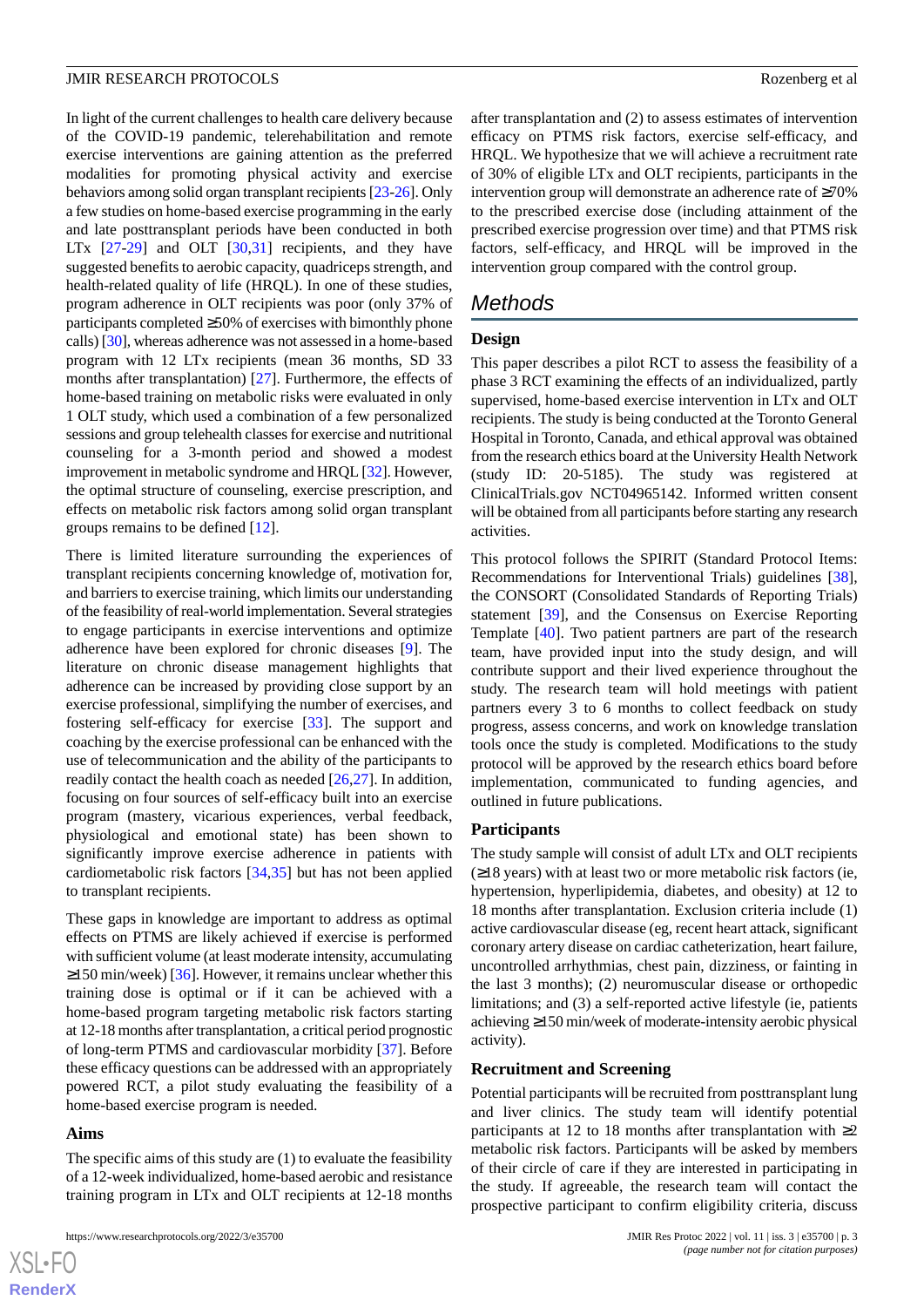study participation, and conduct the informed consent process. The study flow of participants is shown in [Figure 1.](#page-3-0)

<span id="page-3-0"></span>**Figure 1.** CONSORT (Consolidated Standards of Reporting Trials) flow diagram.



#### **Randomization**

After the baseline assessment, participants will be randomly allocated using a 1:1 ratio to either the intervention or the control group, stratified by transplant type (ie, liver or lung). The allocation of participants to their groups will be randomized using shuffled, opaque envelopes by a biostatistician with no involvement in data collection in the study. The research team, exercise professionals, and study participants will be aware of the group allocation.

#### <span id="page-3-1"></span>**Study Assessments**

#### *Overview*

Study assessments will be conducted at baseline and 2, 6, and 12 weeks. For a detailed list of assessment procedures by time

point, refer to [Tables 1](#page-3-1) and [2](#page-4-0). For participants unable to come on-site, assessments will be performed remotely from participants'homes, and blood screenings and electrocardiogram assessments will be conducted at local laboratories. During remote assessments, participants will be supervised by the research team using videoconferencing. To ensure the safety and confidentiality of participants undergoing remote assessments, the research team will ascertain the participant's identity, home address, and phone number. An assessment of the suitability of the participant to perform physical assessments will also be performed before starting any interaction with participants (eg, self-reported breathlessness, dizziness, and chest pain). Participants will be instructed to discontinue exercise testing if they experience any symptoms or feel unwell.

**Table 1.** Assessment of primary study outcomes by time point.

| Primary outcomes | Assessment measures                                           | Time point                    |
|------------------|---------------------------------------------------------------|-------------------------------|
| Recruitment      | Consented patients over total of eligible patients approached | During study period           |
| Retention        | Measured by attrition throughout the intervention period      | During study period           |
| Adherence        | Completion of at least 70% of intervention elements           | During study period           |
| Satisfaction     | Satisfaction survey                                           | Weeks 2, 6, and $12^{\alpha}$ |

<sup>a</sup>For usual care, satisfaction will be evaluated at baseline and 12 weeks.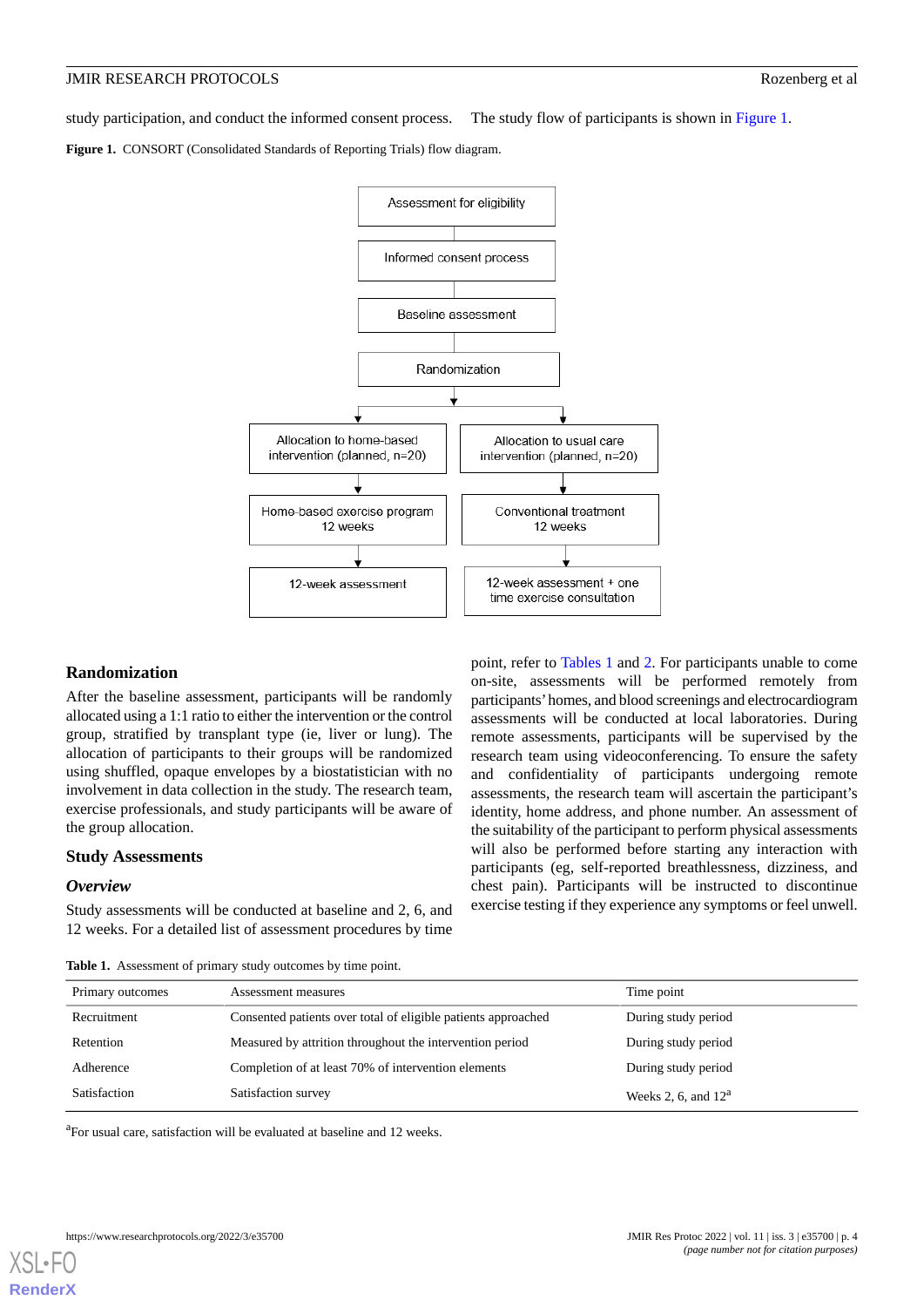<span id="page-4-0"></span>**Table 2.** Assessment of secondary study outcomes by time point.

| Secondary outcomes                                                                                                                                                                                                                                                                                    | Assessment measures                                                                                                                                                         | Time point                                |
|-------------------------------------------------------------------------------------------------------------------------------------------------------------------------------------------------------------------------------------------------------------------------------------------------------|-----------------------------------------------------------------------------------------------------------------------------------------------------------------------------|-------------------------------------------|
| <b>Metabolic risk factors</b>                                                                                                                                                                                                                                                                         |                                                                                                                                                                             |                                           |
| $\bullet$<br>Glucose tolerance (fasting glucose and HbA1c <sup>a</sup> test),<br>insulin sensitivity, (fasting insulin and HOMA-IR <sup>b</sup> ),<br>cholesterol panel, and C-reactive protein<br>Diabetes, cholesterol, and hypertension medications<br>$\bullet$<br>Abdominal obesity<br>$\bullet$ | Blood work and medical charts<br>Blood pressure monitor, charts, and home<br>$\bullet$<br>measurement                                                                       | Baseline and 12 weeks                     |
| Liver fibrosis and steatosis $(OLTc$ patients attending assess-<br>ments on-site)                                                                                                                                                                                                                     | Transient elastography (liver stiffness and con-<br>trolled attenuation parameter for steatosis assess-<br>ment)                                                            | Baseline and 12 weeks                     |
| <b>Clinical parameters</b>                                                                                                                                                                                                                                                                            |                                                                                                                                                                             |                                           |
| Model for end-stage liver disease at transplant<br>$\bullet$<br>Lung allocation score<br>$\bullet$<br>Medication history<br>$\bullet$<br>Electrocardiogram<br>$\bullet$<br>Liver enzymes<br>$\bullet$<br>Hospital admissions<br>$\bullet$<br>Graft function and comorbidities<br>$\bullet$            | Medical charts                                                                                                                                                              | Baseline and 12 weeks                     |
| Physical function                                                                                                                                                                                                                                                                                     | Short performance physical battery                                                                                                                                          | Baseline and 12 weeks                     |
| Body composition                                                                                                                                                                                                                                                                                      | Bioelectrical impedance<br>Waist circumference<br><b>BMI</b>                                                                                                                | Baseline and 12 weeks                     |
| Self-reported outcomes                                                                                                                                                                                                                                                                                |                                                                                                                                                                             |                                           |
| Quality of life<br>$\bullet$<br>Barriers to exercise<br>$\bullet$<br>Physical activity behaviors<br>$\bullet$<br>Dietary habits<br>$\bullet$                                                                                                                                                          | Short-Form Survey-36<br>$\bullet$<br>Lifestyle questionnaire<br>Physical Activity Scale for the Elderly<br>Rapid Eating Assessment 3-day nutritional<br>$\bullet$<br>intake | Baseline and 12 weeks                     |
| Exercise self-efficacy                                                                                                                                                                                                                                                                                | Exercise Self-efficacy Scale <sup>d</sup>                                                                                                                                   | Baseline, 2, 6, and 12 weeks <sup>d</sup> |

<sup>a</sup>HBA<sub>1c</sub>: hemoglobin A<sub>1c</sub>.

<sup>b</sup>HOMA-IR: homeostatic model assessment for insulin resistance.

<sup>c</sup>OLT: orthotopic liver transplant.

<sup>d</sup>For usual care, exercise self-efficacy will be evaluated at baseline and 12 weeks.

# *Study Arms*

Following randomization, all study participants will be provided with a physical activity tracker (Fitbit) and exercise or physical activity logs to monitor exercise adherence and capture lifestyle changes in the intervention group and any contamination in the control group. Given the importance of diet on metabolic risk factors, both study groups will receive a counseling session on healthy eating consistent with the Canadian Food Guide by a registered dietitian, a review of the 3-day food record, and a nutritional handout. Nutritional advice will be tailored to specific metabolic concerns (eg, weight management, diabetes, and hypercholesterolemia). The dietitian will review all participants' medical histories and pertinent bloodwork as routine care during dietary assessments.

#### *Intervention Group*

#### **Overview**

Our exercise program was informed by expert guidelines on exercise prescription in solid organ transplant recipients [[12,](#page-10-8)[20,](#page-10-14)[41\]](#page-11-15) and will be delivered by an exercise professional with experience in chronic disease management. Following the baseline assessment and randomization, intervention participants will receive an individualized, home-based exercise program consisting of aerobic and resistance training exercises for 12 weeks. The exercise prescription targets the Canadian Physical Activity guidelines  $[42]$  $[42]$ , which recommends ≥150 minutes of at least moderate-intensity aerobic training per week and at least two days per week of resistance training for major muscle groups. Daily exercise practice will be unsupervised; however, the exercise professional will provide the exercise prescription during the first training session via videoconference, including the following: an assessment of the participant's ability to exercise independently in their home environment (eg, review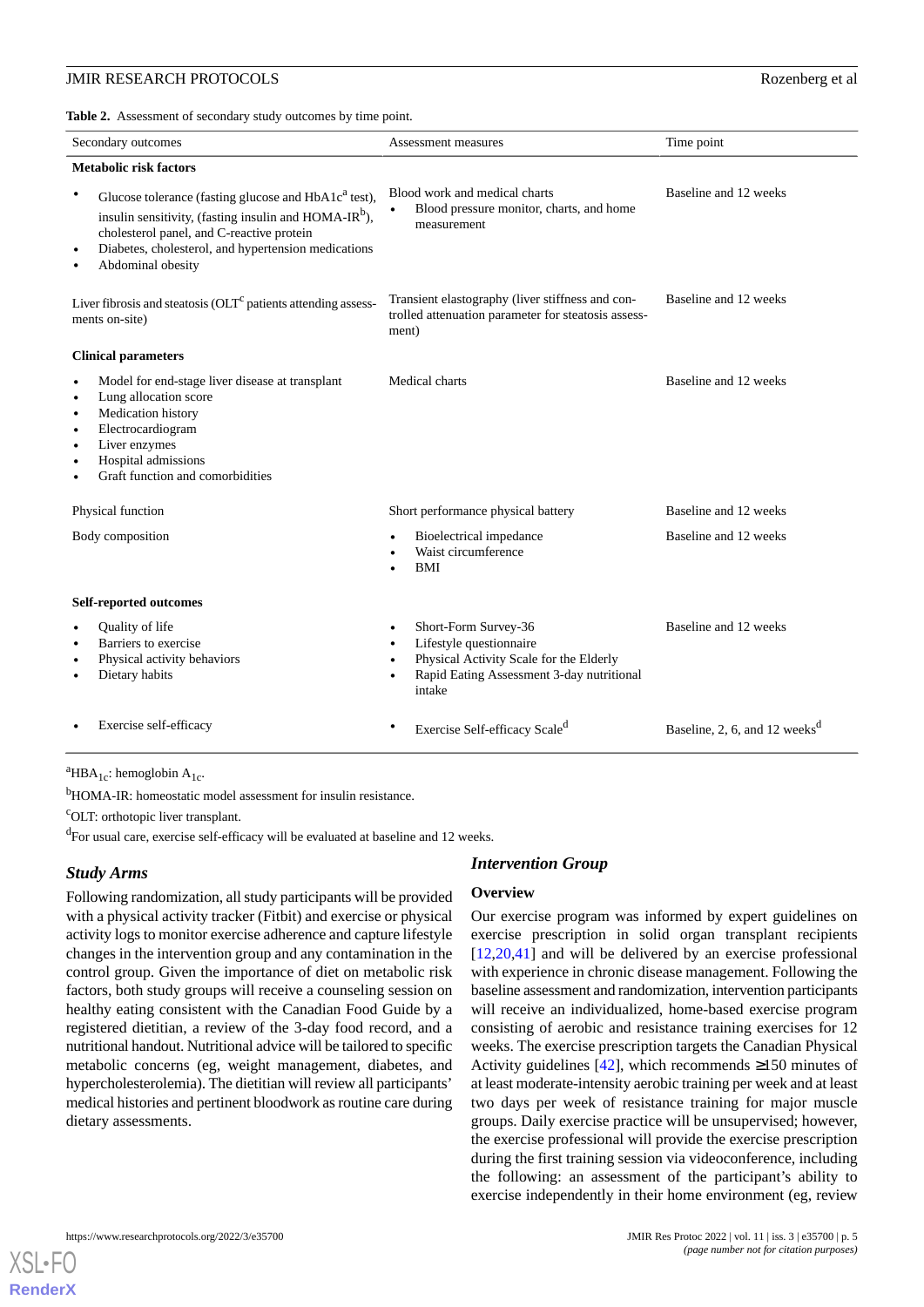of the participants' heart rate, blood pressure, and history of any pertinent injuries), demonstration and review of training techniques, and proper use of their Fitbit and exercise equipment.

Participants will also receive a detailed manual describing the importance of exercise and self-management skills for exercise behaviors based on the theory of planned behavior and social cognitive theory adapted from previous studies [[43](#page-12-0)[,44](#page-12-1)]. The manual will highlight the basics of exercise training, the importance of routines, principles related to exercise progression, and photographs with descriptions of the prescribed

exercises. After the initial training session, the exercise professional will follow up weekly (via videoconference) with study participants to address potential barriers to exercise, provide motivational support, review symptoms or adverse events during independent training at home, and prescribe training progression. The exercise program will be tailored to the specific and changing needs of the participant, taking into consideration comorbidities, exercise capacity, physical function, and availability of training equipment. Details on exercise prescription for the intervention group are briefly provided and described in [Table 3](#page-5-0).

<span id="page-5-0"></span>**Table 3.** Exercise prescription details for participants in the intervention group.

| Modality and<br>frequency  | Intensity                                                                                                                     | Time and volume of Type of exercise<br>exercise                                                                                                    |                                                                                                                                                         | Progression                                                                                                                                                                                                                                                                                                          |
|----------------------------|-------------------------------------------------------------------------------------------------------------------------------|----------------------------------------------------------------------------------------------------------------------------------------------------|---------------------------------------------------------------------------------------------------------------------------------------------------------|----------------------------------------------------------------------------------------------------------------------------------------------------------------------------------------------------------------------------------------------------------------------------------------------------------------------|
| Aerobic; 3-5<br>days/week  | Moderate to vigorous (tar-<br>get Borg RPE <sup>a</sup> : $12-14/20$ )<br>65% to 85% of age-predict-<br>ed maximum heart rate | 30 minutes<br>Continuous or<br>interval train-<br>ing<br>$\geq$ 150 minutes<br>of at least mod-<br>erate-intensity<br>aerobic training<br>per week | Walking<br>Running<br>Alternating walking and<br>running bouts<br><b>Biking</b>                                                                         | Gradual progression of training du-<br>$\bullet$<br>ration (up to 60 min/session)<br>Increase in walking and running<br>$\bullet$<br>speed or inclination<br>If cycling, increase in revolutions<br>$\bullet$<br>per minute or resistance<br>Increase in prescribed percentage<br>$\bullet$<br>of maximum heart rate |
| Resistance; 2<br>days/week | Target Borg RPE: 12-14/20                                                                                                     | $1-3$ sets<br>6 exercises<br>$10-12$ repeti-<br>tions                                                                                              | Resistance band exercises:<br>Biceps curl<br>Triceps extension<br>Low row<br>Shoulder abduction<br>Body weight exercises:<br>Wall squats<br>Calf raises | Resistance intensity will be in-<br>creased when 3 sets of 12 repeti-<br>tions can be completed without dif-<br>ficulty to maintain moderate exer-<br>tion<br>Increase in resistance band tension<br>$\bullet$<br>Increase in the number of sets, re-<br>$\bullet$<br>duction in resting time                        |

<sup>a</sup>RPE: rating of perceived exertion.

#### **Aerobic Training**

The aerobic exercise prescription comprises three to five 30-minute sessions per week at a moderate intensity of 65% to 85% of the estimated maximal heart rate or 12-14/20 Borg rating of perceived exertion (RPE) scale [[45\]](#page-12-2). The maximum heart rate will be estimated using the formula 207-(0.7×age in years) [[46\]](#page-12-3). Training modalities may include walking outdoors, using a treadmill, cycling with a stationary bicycle, or other modalities available to the participant. The duration of the aerobic training session will be adjusted or divided (eg, 2 sessions of 15 minutes) if the participant has limitations because of comorbidities.

#### **Resistance Training**

Resistance training will be prescribed for at least two days per week and will focus on general conditioning comprising 6 to 10 exercises targeting the major muscle groups (1-3 sets of 8-12 repetitions). Prescribed resistance training exercises will include a combination of resistance bands with different tension and body-weight exercises. Resistance intensity will be increased when 3 sets of 12 repetitions can be completed without difficulty to maintain moderate exertion despite muscular adaptation (target Borg RPE=12-14/20) [\[43](#page-12-0)[,44](#page-12-1)].

# **Safety Precautions for Remote Exercise Training**

Participants will be instructed to discontinue exercise training if they experience any symptoms or feel unwell and will be strongly encouraged to immediately contact a member of the research team upon noticing any adverse events. Participants will be advised to reduce the intensity of their training if they reach ≥15 on the Borg RPE scale, if oxygen saturation is less than 85%, or if they experience any symptoms (eg, severe shortness of breath). If participants report chest pain or discomfort (ie, uncomfortable feeling of pressure, pain, squeezing, or heaviness in the chest spreading to the shoulder, arms, neck, and back), they will be instructed to stop and rest and seek emergency assistance if the discomfort persists for 5 minutes.

Participants who communicate medically concerning adverse events (eg, cardiovascular event or disease exacerbation) or contraindications to the exercise program will have their training suspended until clearance is provided by the study physician and the exercise professional. If participants sustain an injury because of participating in the study, the study team will ensure that appropriate medical treatment is received.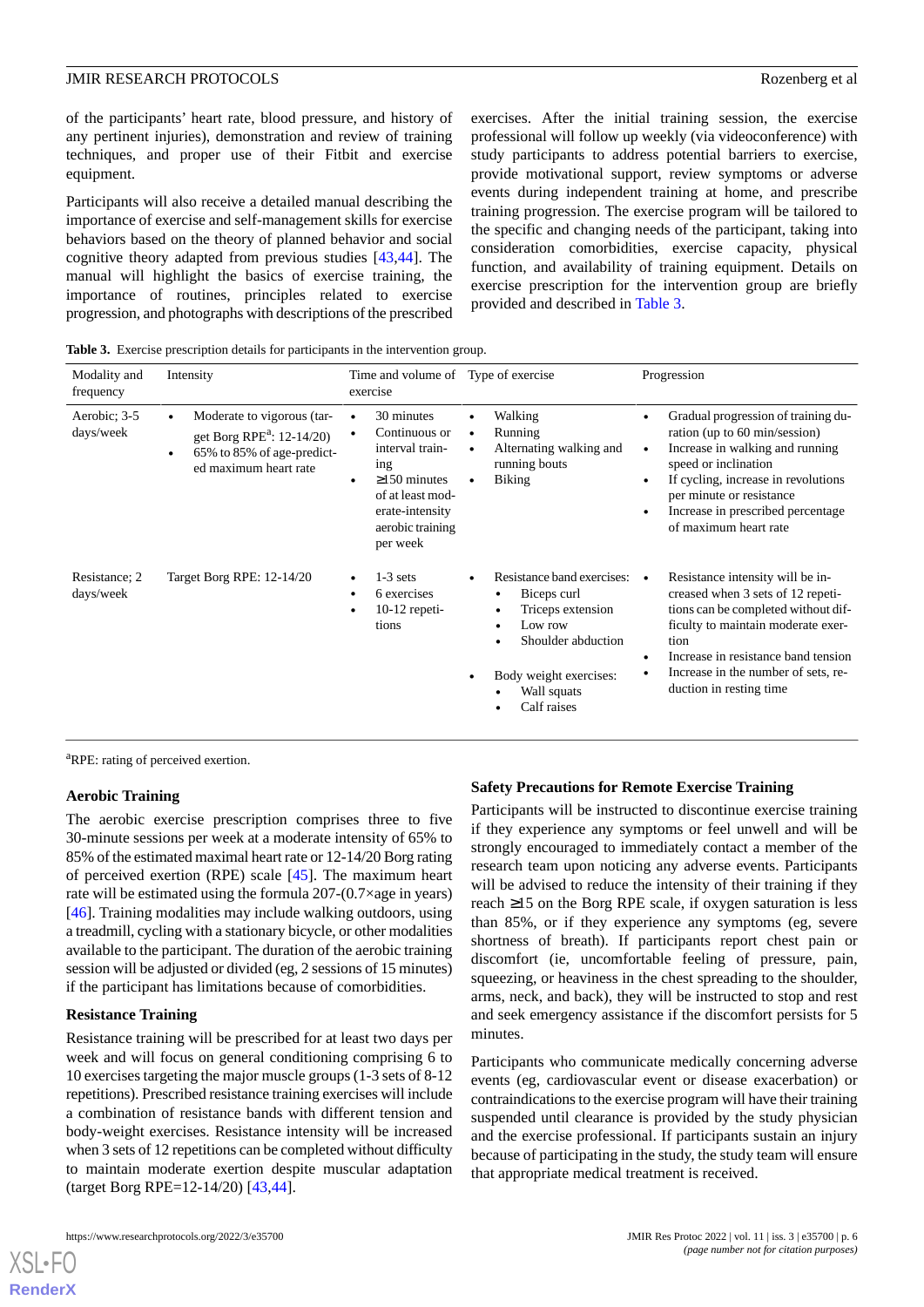Before initiating any interaction with study participants, the study team will perform an objective assessment (ie, by measuring oxygen saturation, blood pressure, and heart rate if participants have a pulse oximeter or a blood pressure monitor at home). A subjective assessment of the study participants (eg, self-reported breathlessness, dizziness, and chest pain) will ascertain their suitability to proceed with testing, training, and progress with the exercise prescription. The study team will discuss with participants aspects of their home environment, availability and suitability of exercise training equipment, home walking space, and any potential safety concerns (eg, footwear, rugs, clutter, and pets). During the internet-based training sessions, participants will be supervised by the study team via a videoconference platform. Participants will be able to book additional sessions with the exercise professional if any concerns or questions arise.

# *Control Group*

The control group will meet with the exercise professional at the start of the study to highlight the benefits of physical activity and will be provided with physical activity monitors (Fitbits) to track their daily physical activity levels (minutes and steps) along with physical activity logs to record daily physical activity. The study team will correspond with the control group every 2 to 4 weeks during the study period to see if any questions arise regarding the physical activity logs and trackers. After 12 weeks, the control group will have the option of receiving an exercise session with the exercise professional. During this session, study participants will receive general physical activity and exercise training recommendations and an exercise manual tailored to the needs of LTx and OLT recipients.

#### **Outcomes**

A schedule of study outcome measurements is provided in [Tables 1](#page-3-1) and [2](#page-4-0).

# *Primary Outcomes*

#### **Feasibility**

The feasibility of a larger RCT to assess intervention efficacy (ie, phase 3 clinical trial) will be assessed through recruitment rates, program adherence, contamination, attrition, and safety at the end of the 12 weeks.

#### **Recruitment**

The recruitment rate will be defined as the proportion of randomized patients relative to all eligible patients approached for study participation. A consent rate of 30% or greater has been established as our criteria to determine study feasibility for future projects. The reasons for study nonparticipation will be collected.

#### **Retention**

[XSL](http://www.w3.org/Style/XSL)•FO **[RenderX](http://www.renderx.com/)**

Retention for the whole study and per group will be determined by the number of participants completing the final study assessment compared with the number of randomized participants. A retention rate of 80% or greater has been established as our criteria to determine study feasibility for future projects. The reasons for dropping out or interruptions to training will be collected.

#### **Adherence**

Adherence to the prescribed exercise program will be defined as completion of at least 70% of intervention components by the intervention group. This will be ascertained during weekly communication with participants and through a review of completed daily exercise logs, indicating exercise days, duration, intensity, and frequency of exercise sessions. Similarly, contamination in the control group will be assessed using physical activity logs.

#### **Safety**

The safety of the intervention will be monitored via daily logs (record of adverse events) and will be ascertained by the qualified exercise professional and reviewed by the principal investigator during weekly meetings.

#### **Satisfaction**

Satisfaction with the exercise program and other study interventions (eg, nutritional counseling) will be assessed at weeks 2 and 6 and at the end of the 12-week intervention via a satisfaction survey (multiple-choice questions) created by the research team. The control group will also complete a satisfaction survey in which participants will provide feedback on their experiences at the end of the study.

#### *Secondary Outcomes*

Preliminary efficacy data will be collected at baseline and 12-week assessments (or the last recorded day of program completion). Details on the study measures by time point are presented in [Table 2](#page-4-0).

#### **Metabolic Risk Factors**

Impaired glucose tolerance, abdominal obesity, cholesterol, and blood pressure will be assessed and classified according to the National Cholesterol Education Program Adult Treatment Panel III criteria [\[47](#page-12-4)]. More specifically, the following markers will be used to classify metabolic risks: (1) increased waist circumference  $(>102 \text{ cm}$  [ $>40 \text{ in}$ ] for men,  $>88 \text{ cm}$  [ $>35 \text{ in}$ ] for women); (2) elevated triglycerides of  $\geq$ 1.7 mmol/L ( $\geq$ 150 mg/dL); (3) low levels of high-density lipoprotein:  $\langle$ 1 mmol/L (40 mg/dL, male), <1.3 (50 mg/dL, female), or on cholesterol medication; (4) a resting blood pressure of ≥130/85 mm Hg or on hypertensive medication; and (5) fasting plasma glucose levels of 6.1 mmol/L (110 mg/dL) or on pharmacotherapy for diabetes. Participants will have the option of completing bloodwork either on-site or externally in a medical laboratory. Blood will be collected in a fasting state (no eating and drinking for 8 hours before testing; however, water is allowed) and includes a total cholesterol panel (ie, total cholesterol, triglycerides, low-density lipoprotein, and high-density lipoprotein), fasting blood glucose level, hemoglobin  $A_{1c}$  test, and C-reactive protein levels. Insulin resistance will be captured using the homeostatic model assessment for insulin resistance protocol (fasting insulin multiplied by fasting blood glucose). Finally, C-peptide levels will be analyzed in participants receiving exogenous insulin therapy.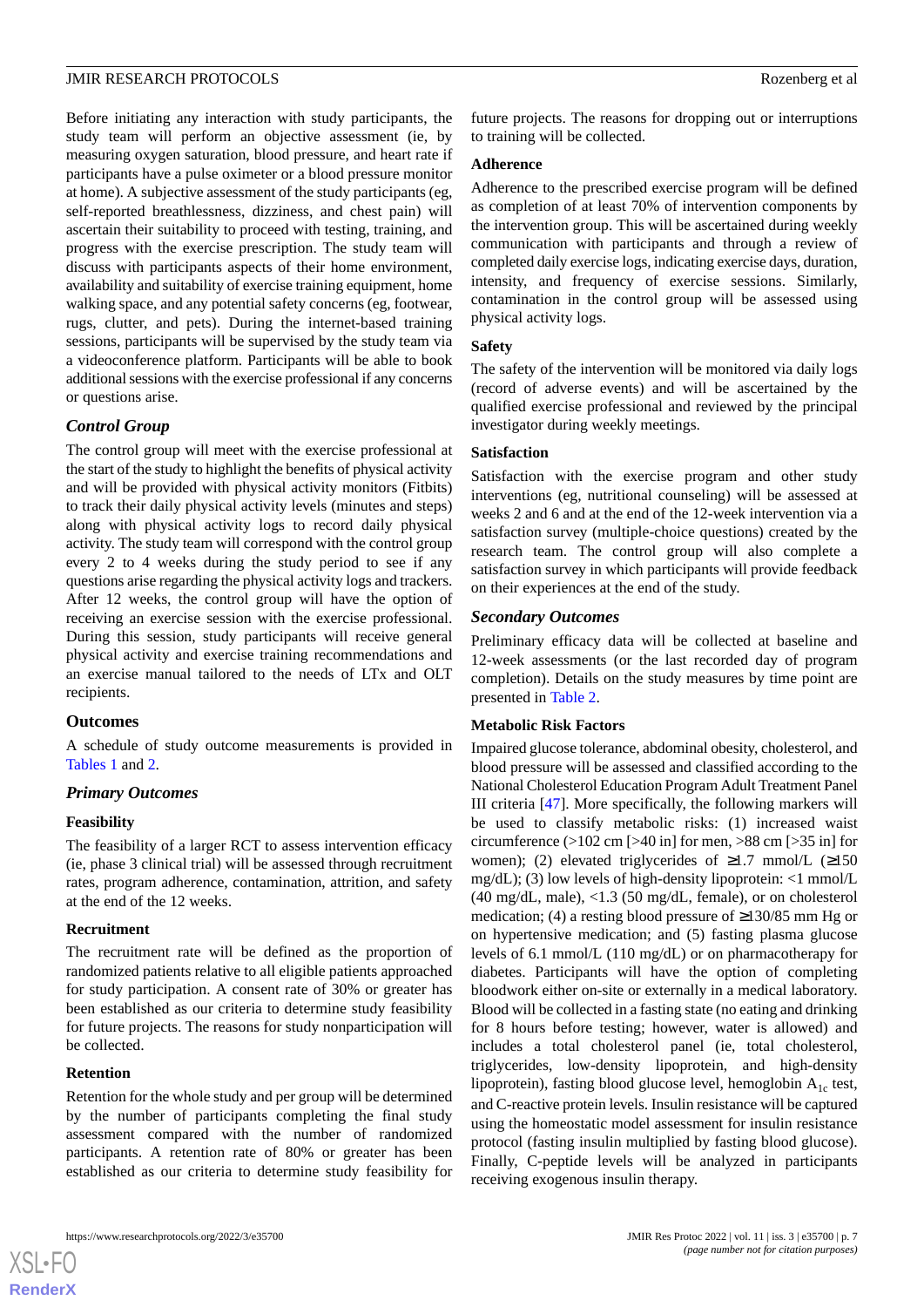#### **Clinical Parameters**

A liver transient elastography (FibroScan) assessment will be performed in liver transplant recipients to assess the degree of liver fibrosis (thickening and scarring of tissues) and steatosis (the amount of fat in liver tissue). Medical charts will be reviewed to collect data on age, sex, transplant type, the model for end-stage liver disease and lung allocation score, and detailed medication history through pharmacy records with cumulative and average daily doses of prednisone (mg/day) and calcineurin inhibitors, mTOR inhibitors, and antimetabolites (mycophenolate mofetil). Furthermore, liver enzymes along with total bilirubin, hemoglobin, and renal function (creatinine) levels will be abstracted from chart review. Data on posttransplant hospital admissions, allograft rejection, and cardiovascular comorbidities will also be ascertained from medical charts from the time of transplant to the end of the study period. Lifestyle factors, such as current alcohol consumption and smoking, will be ascertained from the chart review.

#### **Physical Activity and Exercise Behaviors**

Previous physical activity and exercise training habits will be collected at baseline by self-report (after discussion with the research team) and by completion of the Physical Activity Scale for the Elderly questionnaire [[48\]](#page-12-5), a short survey created to assess physical activity levels in older adults commonly applied in solid organ transplant recipients [\[9](#page-10-5)].

#### **Physical Function**

The short performance physical battery [\[49](#page-12-6)] test is used to assess gait, balance, and lower extremity performance. Participants will be asked to stand in one position holding their balance, rise from a chair 5 times, and walk for 4 m while being timed at their usual pace. For remote assessments (via videoconference), the balance test may be excluded if participants report a history of balance impairments or falls.

#### **Body Composition**

Weight, BMI, and body fat percentage will be measured via bioelectrical impedance analysis (Tanita, DC-430U) for participants coming on-site for study assessments; otherwise, participants will be asked to measure their weight at home if they have a scale. Participants will be asked to measure and record their body weight once a week. Height data will be obtained from the medical charts. For participants coming on-site for study assessments, waist circumference will be measured by the research team according to the World Health Organization standardized protocol. For participants completing the assessment remotely, waist circumference will be self-assessed using a measuring tape via videoconference under the direct supervision of the research team.

#### **Nutritional Outcomes**

The dietary habits of our study participants will be assessed using the Rapid Eating Assessment for Patients [\[50](#page-12-7)] questionnaire and a 3-day food record.

#### **Health-Related Quality of Life**

The 36-Item Short-Form Survey [\[51](#page-12-8)] will be used to measure mental and physical domains of quality of life in our participants (scores range from 0 to 100, with higher scores representing

higher HRQL). The Short-Form 36 has been routinely applied in both OLT [\[30](#page-11-4)] and LTx recipients [[52\]](#page-12-9).

#### **Self-efficacy**

The Exercise Self-efficacy Scale [\[53](#page-12-10)], a Likert scale with 4-point rating in which participants rate their confidence levels with regard to carrying out regular physical activities and exercise, will be implemented to measure self-efficacy toward exercise.

#### **Barriers to and Facilitators of Exercise**

Familiarity and comfort levels surrounding technology, barriers to exercise, and evaluation of previous experience with exercise, especially within the home environment, will be captured using a questionnaire developed by our research team.

#### **Statistical Procedures**

#### *Sample Size*

The sample size of 40 (10 per study group and transplant type) is in keeping with the recommendations for a pilot study to assess feasibility [\[54](#page-12-11)]. A power calculation was not performed for the secondary outcomes, as the main purpose of this study is to determine feasibility and obtain point estimates for a larger RCT. The liver transplant and LTx program at the University Health Network each has approximately 150 to 200 recipients per year. Furthermore, the rates of PTMS among LTx and OLT recipients range from 30% to 50%; thus, we anticipate an approximate eligible pool of 50 transplant recipients per year for each organ group. Our previous consent rates for rehabilitation studies in these populations have been approximately 30% to 50% [\[55](#page-12-12),[56\]](#page-12-13).

# *Proposed Data Analyses*

Descriptive statistics (means, SDs, or medians and IQRs) will be used for continuous variables, and frequencies will be used for categorical variables to summarize program adherence, participant satisfaction, contamination, attrition, and safety in the intervention group, and to compare any differences between LTx and OLT recipients across these parameters using 2-tailed *t* tests and tests of proportion. Estimates at baseline and 12 weeks within- and between-group will be reported using means and 95% CIs to derive effect estimates for sample size calculations in subsequent trials. Statistical analysis will be performed by a statistician who will be blinded to the group assignments. All eligible participants  $(N=40)$  will be included in the data analyses based on intention-to-treat, depending on the group to which they are randomized.

# *Data Management and Quality Assurance*

Our research team is trained in the study requirements, measurement protocols, and has expertise in conducting physical assessments in solid organ transplant recipients. The research team has critically appraised the external peer-review comments from the Canadian Donation Transplant Research Program ([Multimedia Appendix 1](#page-9-2)) and has incorporated them into the study protocol. Standard operating procedures have been generated for all the protocol elements. The accuracy of the data entered in our research database will be periodically audited by the research coordinator. The research team will attempt to have participants complete the entirety of the study assessments, and

 $XS$  $\cdot$ FC **[RenderX](http://www.renderx.com/)**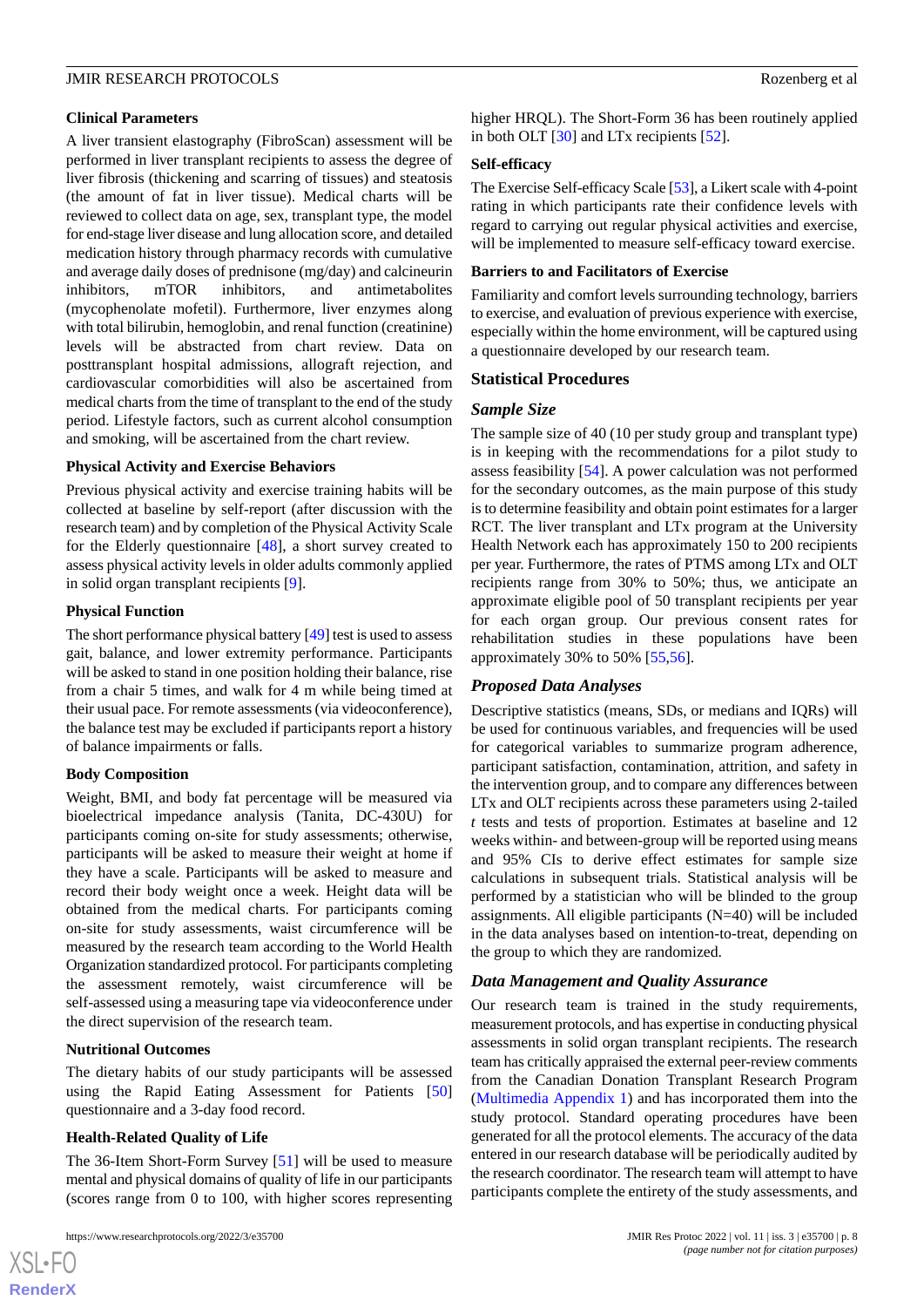if there are incomplete data for a specific participant or missing responses to questionnaires, missing data will not be imputed. Participants will be closely monitored by the research team and the exercise professional to maximize study retention and assess exercise adherence rates during the 12-week intervention. Participants in the intervention group will be educated on the importance of adhering to the intervention, logging progress, and completing study assessments. The research team will send reminders to intervention participants for weekly meetings, and study assessments will be booked at convenient times for participants.

The study participants will have a random identifier generated with only the coded identifier attached to the participant data. The study data will be stored on a password-protected server following the currently established institutional and national research ethics and privacy guidelines. The study information will be accessible only to approved study members. In the event of an inappropriate release of personal health information to an unauthorized party, we will take the appropriate steps to minimize any potential harm: (1) further release of information will be stopped, (2) an attempt to retrieve all inappropriately released information will be made, and (3) the sponsor's privacy office and research ethics board will be immediately notified.

# *Results*

This research was funded in July 2020, and enrollment began in July 2021. It is estimated that the study period will be 18 months and that study assessment and data collection will be completed by December 2022. The study results will be submitted for publication in the first half of 2023.

# *Discussion*

# **Overview**

PTMS is a common sequela of solid organ transplantation and is associated with increased cardiovascular morbidity and mortality among LTx and OLT recipients [\[57](#page-12-14),[58\]](#page-12-15). Studies in the early posttransplant period  $\left($ <1 year) have shown the benefits of facility-based exercise training on physical function and HRQL, but to date, only a recent study has evaluated the effects of 3 months of telehealth sessions on metabolic risk factors in OLT recipients [[32\]](#page-11-6). These teleconferencing group sessions comprised alternating exercise and nutrition-based interventions with a few personalized sessions, which demonstrated improvement in PTMS, diet adherence, and mental HRQL. However, it remains unclear whether home-based exercise programs can be delivered with a sufficient exercise dose and adequate adherence to have effects on metabolic risk factors and exercise self-efficacy in both LTx and OLT recipients. This is an important consideration given the significant differences in routine perioperative rehabilitation practices across solid organ transplant recipients. For instance, LTx recipients participate in both pre- and posttransplant rehabilitation [[41\]](#page-11-15), whereas many centers do not have a dedicated exercise program for OLT recipients and may impact self-efficacy, adherence, and perception related to exercise training [\[12](#page-10-8)[,59](#page-12-16)]. Thus, this protocol outlines the methodology of a pilot study implementing a partly supervised personalized home-based exercise program

```
https://www.researchprotocols.org/2022/3/e35700 JMIR Res Protoc 2022 | vol. 11 | iss. 3 | e35700 | p. 9
```
for LTx and OLT recipients as the first key step in developing future clinical trials to offset the high morbidity associated with PTMS.

#### **Home-Based Exercise Training**

With fewer patients attending nonessential visits to health care centers during the COVID-19 pandemic, providing patients with tools to facilitate independent training has become a priority. There is increasing evidence that remote exercise interventions across a range of clinical populations have emerged in the last year [\[60](#page-12-17)[-62](#page-12-18)], but more importantly in LTx and OLT recipients, showing promising results in training volumes and HRQL, respectively [\[26](#page-11-1),[32\]](#page-11-6). Furthermore, home-based interventions have become an important strategy in a number of chronic conditions and have the potential to be incorporated into the standard of care treatment plan for LTx and OLT recipients [[63\]](#page-12-19). The novelty of the present home-based program lies in the promotion of exercise behaviors by increasing patients' self-efficacy to exercise in a familiar environment with minimal equipment, resources, and supervision. Furthermore, home-based exercise training allows for reduced travel and increased convenience for participants to exercise in the comfort of their homes [[26,](#page-11-1)[32](#page-11-6),[64\]](#page-12-20).

#### **Strengths and Limitations**

Our study protocol has several strengths. First, we aimed to design a standardized, high-quality intervention grounded on theoretical and practical considerations specifically tailored for LTx and OLT recipients. The 12-18–month posttransplant period was chosen given the high rates of PTMS at this time point and the barriers experienced by patients  $[9,10]$  $[9,10]$  $[9,10]$  $[9,10]$ . We acknowledge that implementation of an exercise rehabilitation program early in the posttransplant period (eg, 3 months) may help prevent the occurrence of some of these metabolic risk factors, but we are specifically interested in addressing the knowledge gap of whether PTMS may be attenuated with a home-based exercise program in the late posttransplant period. Second, the home-based delivery format of this intervention constitutes a novel approach in the LTx and OLT populations. We prioritized implementation feasibility in the design of our protocol by creating an exercise program that can be replicated at home with minimal equipment and supervision while meeting safety parameters. Our intervention protocol was also designed to promote the sustainability of behaviors after the study period with exercises and activities that can be performed every day, such as walking, which also promotes transference to daily routines. Other highlights of our research include the inclusion of a control group, the rigor in our methodology (detailed and accurate reporting of methods according to the CONSORT, SPIRIT, and the Consensus on Exercise Reporting Template statements), and the inclusion of nutritional counseling for all study participants. Despite our trial being focused on exercise, we also acknowledge the importance of nutritional support in managing PTMS and made available a consultation with a dietitian as part of the educational component of our research.

We would also like to acknowledge the potential limitations of the study methodology. Given the complex profile of some of the patients diagnosed with PTMS, a 12-week intervention may not be sufficient to elicit a noticeable improvement in the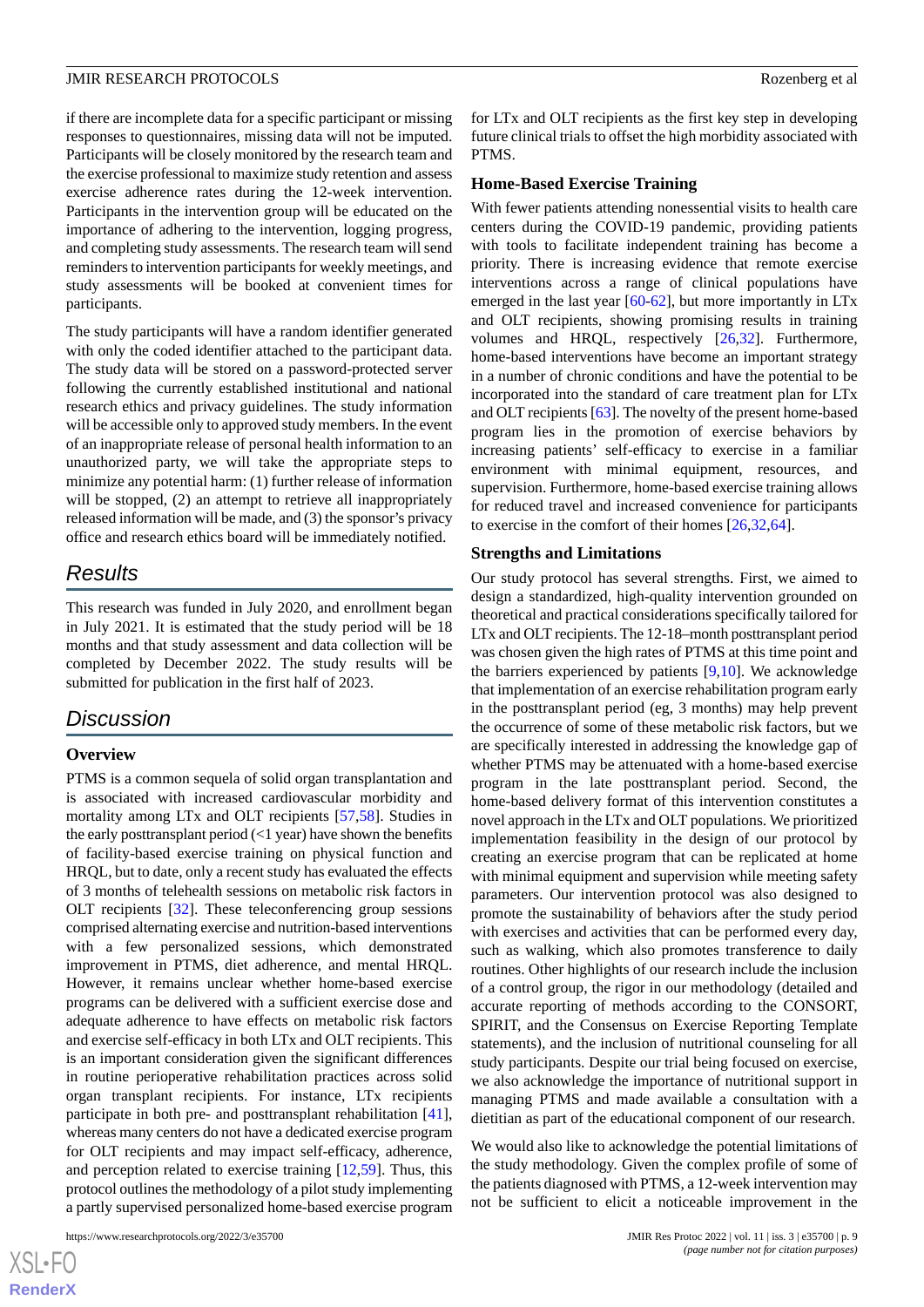metabolic profile of these patients. An extended intervention may have a greater impact on PTMS risk factors, insulin resistance, and physical function and will be considered in a future RCT. There is a potential risk of bias in our research given the lack of blinding of the exercise professional and study participants (double-blinding is often not achievable in exercise intervention studies) [\[65](#page-13-0)]. However, our study will aim to satisfy other aspects of the Revised Cochrane risk-of-bias tool for randomized trials [[66\]](#page-13-1). Furthermore, we excluded patients diagnosed with unstable cardiovascular or neuromuscular disease to ensure participant safety and understand that this may reduce some of the generalizability across transplant recipients. We are also aware of the challenges to exercise training in this population (eg, osteoporosis and diabetes mellitus), and although we designed an exercise protocol achievable by most transplant patients, personalized adaptations of the intervention cannot be avoided and represent a key feature of our protocol. Finally, to facilitate the assessment of patients during the COVID-19 pandemic, we took steps to adopt our assessment protocol to provide participants with the possibility of performing study assessments from the participant's home environment and bloodwork locally at community laboratories. We would like to acknowledge the potential threat to consistency in our assessment protocols, given that some assessments may be

conducted on-site, whereas others will be performed remotely in the participant's home.

#### **Conclusions**

Exercise has become an important pillar in the management of comorbidities associated with LTx and OLT. A home-based exercise program may prove to be an effective posttransplant strategy for improving physical function and the metabolic profile of transplant recipients. Characterizing the feasibility, adherence, and effect estimates of home-based exercise training constitutes the first step in the promotion of a healthy lifestyle in transplant recipients and the establishment of long-term sustained change. This will be the first study to investigate the effects of exercise on PTMS risk factors, self-efficacy, and HRQL. The results of this trial can provide a greater understanding of behavioral strategies aimed at increasing exercise and physical activity in LTx and OLT recipients at risk of PTMS. Given the lack of patient education resources in the LTx and OLT populations, we hope that our results will provide greater insights regarding patients' exercise preferences and exercise modalities to create patient-directed materials aimed at promoting healthy living after transplantation. Our research will create opportunities for future collaborations and initiatives to gain greater insights into the mechanisms of PTMS and reduce its high prevalence through lifestyle interventions.

# **Acknowledgments**

The research team would like to acknowledge the collaboration of study participants and the clinical staff at the University Health Network. This research is funded by the Canadian Donation Transplant Research Program, the Godfrey S Pettit Block Term Grant from the University of Toronto, and the Sandra Faire and Ivan Fecan Professorship in rehabilitation medicine. The study sponsors had no role in the design of the study protocol and will have no involvement in the data collection process, data analysis, interpretation of results, or manuscript preparation. This study is sponsored by the University Health Network.

# **Authors' Contributions**

DR, MB, BLS, and DSM conceived the study and participated in the design of the protocol and the development of the intervention. DR, MB, BLS, and DSM are grant holders. EH provides statistical expertise in clinical trial design and conducting the primary statistical analysis. SN coordinates the study under the direct supervision of DR. SN, ECP, and JS are responsible for the implementation of the study. ECP and JS supervise the home-based exercise program. DR, SN, and ECP helped draft this manuscript. EM provides dietary counseling to study participants. BLS, LW, CT, NS, MA, MW, JP, AA, SD, SH, KP, and MB provided expert advice and reviewed the intervention protocol. All authors were involved in planning and writing the study protocol and approved the final manuscript. The plan is for all authors to be involved in the final manuscript preparation and submission process.

#### <span id="page-9-2"></span>**Conflicts of Interest**

None declared.

# <span id="page-9-0"></span>**Multimedia Appendix 1**

<span id="page-9-1"></span>Peer-review report from the Canadian Donation Transplant Research Program competition. [[PDF File \(Adobe PDF File\), 277 KB](https://jmir.org/api/download?alt_name=resprot_v11i3e35700_app1.pdf&filename=61b34a09812b00124a8c1f86fff305a5.pdf)-[Multimedia Appendix 1\]](https://jmir.org/api/download?alt_name=resprot_v11i3e35700_app1.pdf&filename=61b34a09812b00124a8c1f86fff305a5.pdf)

#### **References**

- 1. Thoefner LB, Rostved AA, Pommergaard H, Rasmussen A. Risk factors for metabolic syndrome after liver transplantation: a systematic review and meta-analysis. Transplant Rev (Orlando) 2018 Jan;32(1):69-77. [doi: [10.1016/j.trre.2017.03.004](http://dx.doi.org/10.1016/j.trre.2017.03.004)] [Medline: [28501338](http://www.ncbi.nlm.nih.gov/entrez/query.fcgi?cmd=Retrieve&db=PubMed&list_uids=28501338&dopt=Abstract)]
- 2. Savioli G, Surbone S, Giovi I, Salinaro F, Preti P, Meloni F, et al. Early development of metabolic syndrome in patients subjected to lung transplantation. Clin Transplant 2013;27(3):E237-E243. [doi: [10.1111/ctr.12098](http://dx.doi.org/10.1111/ctr.12098)] [Medline: [23414418](http://www.ncbi.nlm.nih.gov/entrez/query.fcgi?cmd=Retrieve&db=PubMed&list_uids=23414418&dopt=Abstract)]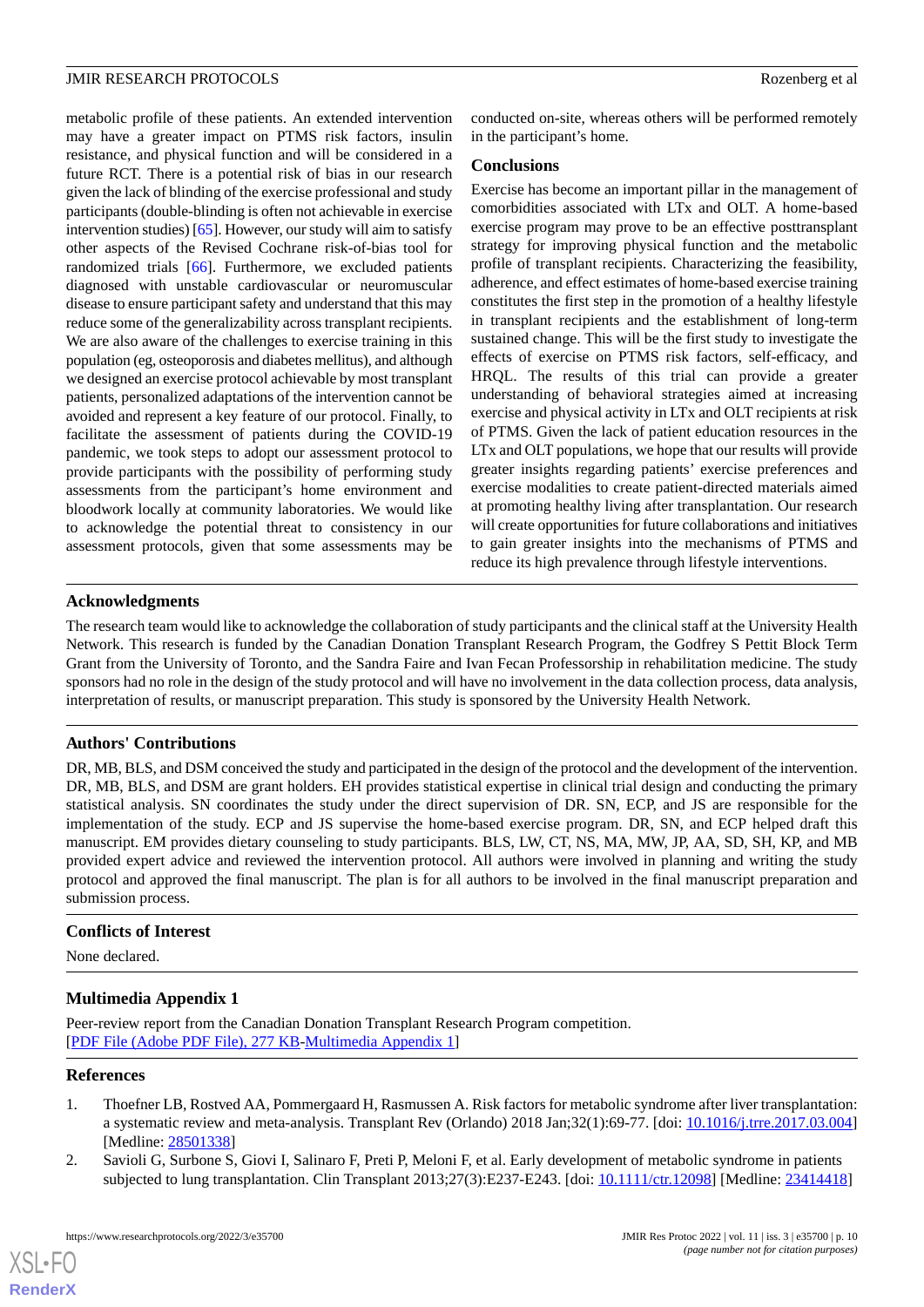- <span id="page-10-0"></span>3. Bhat V, Tazari M, Watt KD, Bhat M. New-onset diabetes and preexisting diabetes are associated with comparable reduction in long-term survival after liver transplant: a machine learning approach. Mayo Clin Proc 2018 Dec;93(12):1794-1802. [doi: [10.1016/j.mayocp.2018.06.020\]](http://dx.doi.org/10.1016/j.mayocp.2018.06.020) [Medline: [30522594](http://www.ncbi.nlm.nih.gov/entrez/query.fcgi?cmd=Retrieve&db=PubMed&list_uids=30522594&dopt=Abstract)]
- 4. Davidson J, Wilkinson A, Dantal J, Dotta F, Haller H, Hernández D, International Expert Panel. New-onset diabetes after transplantation: 2003 International consensus guidelines. Proceedings of an international expert panel meeting. Barcelona, Spain, 19 February 2003. Transplantation 2003 May 27;75(10 Suppl):SS3-S24. [doi: [10.1097/01.TP.0000069952.49242.3E\]](http://dx.doi.org/10.1097/01.TP.0000069952.49242.3E) [Medline: [12775942](http://www.ncbi.nlm.nih.gov/entrez/query.fcgi?cmd=Retrieve&db=PubMed&list_uids=12775942&dopt=Abstract)]
- <span id="page-10-2"></span><span id="page-10-1"></span>5. Moon JI, Barbeito R, Faradji RN, Gaynor JJ, Tzakis AG. Negative impact of new-onset diabetes mellitus on patient and graft survival after liver transplantation: long-term follow up. Transplantation 2006 Dec 27;82(12):1625-1628. [doi: [10.1097/01.tp.0000250361.60415.96\]](http://dx.doi.org/10.1097/01.tp.0000250361.60415.96) [Medline: [17198248](http://www.ncbi.nlm.nih.gov/entrez/query.fcgi?cmd=Retrieve&db=PubMed&list_uids=17198248&dopt=Abstract)]
- <span id="page-10-3"></span>6. Painter P, Ward K, Nelson RD. Self-reported physical activity in patients with end stage renal disease. Nephrol Nurs J 2011;38(2):139-47; quiz 148. [Medline: [21520692](http://www.ncbi.nlm.nih.gov/entrez/query.fcgi?cmd=Retrieve&db=PubMed&list_uids=21520692&dopt=Abstract)]
- <span id="page-10-4"></span>7. Aravinthan AD, Fateen W, Doyle AC, Venkatachalapathy SV, Issachar A, Galvin Z, et al. The impact of preexisting and post-transplant diabetes mellitus on outcomes following liver transplantation. Transplantation 2019 Dec;103(12):2523-2530. [doi: [10.1097/TP.0000000000002757](http://dx.doi.org/10.1097/TP.0000000000002757)] [Medline: [30985734](http://www.ncbi.nlm.nih.gov/entrez/query.fcgi?cmd=Retrieve&db=PubMed&list_uids=30985734&dopt=Abstract)]
- <span id="page-10-5"></span>8. Park J, Chohan K, Nourouzpour S, Bhat M, Santa Mina D, Singer LG, et al. Clinical implications of metabolic risk factors in lung transplant recipients. Am J Resp Critical Care 2021 May;203:A4138. [doi: [10.1164/ajrccm-conference.2021.203.1\\_MeetingAbstracts.A4138\]](http://dx.doi.org/10.1164/ajrccm-conference.2021.203.1_MeetingAbstracts.A4138)
- <span id="page-10-6"></span>9. Gustaw T, Schoo E, Barbalinardo C, Rodrigues N, Zameni Y, Motta VN, et al. Physical activity in solid organ transplant recipients: participation, predictors, barriers, and facilitators. Clin Transplant 2017 Apr;31(4). [doi: [10.1111/ctr.12929\]](http://dx.doi.org/10.1111/ctr.12929) [Medline: [28185297](http://www.ncbi.nlm.nih.gov/entrez/query.fcgi?cmd=Retrieve&db=PubMed&list_uids=28185297&dopt=Abstract)]
- <span id="page-10-7"></span>10. van Adrichem EJ, van de Zande SC, Dekker R, Verschuuren EA, Dijkstra PU, van der Schans CP. Perceived barriers to and facilitators of physical activity in recipients of solid organ transplantation, a qualitative study. PLoS One 2016;11(9):e0162725 [\[FREE Full text](https://dx.plos.org/10.1371/journal.pone.0162725)] [doi: [10.1371/journal.pone.0162725\]](http://dx.doi.org/10.1371/journal.pone.0162725) [Medline: [27622291\]](http://www.ncbi.nlm.nih.gov/entrez/query.fcgi?cmd=Retrieve&db=PubMed&list_uids=27622291&dopt=Abstract)
- <span id="page-10-8"></span>11. van Adrichem EJ, Dekker R, Krijnen WP, Verschuuren EA, Dijkstra PU, van der Schans CP. Physical activity, sedentary time, and associated factors in recipients of solid-organ transplantation. Phys Ther 2018 Aug 01;98(8):646-657. [doi: [10.1093/ptj/pzy055\]](http://dx.doi.org/10.1093/ptj/pzy055) [Medline: [29757444](http://www.ncbi.nlm.nih.gov/entrez/query.fcgi?cmd=Retrieve&db=PubMed&list_uids=29757444&dopt=Abstract)]
- <span id="page-10-9"></span>12. Janaudis-Ferreira T, Mathur S, Deliva R, Howes N, Patterson C, Räkel A, et al. Exercise for solid organ transplant candidates and recipients: a joint position statement of the Canadian society of transplantation and CAN-RESTORE. Transplantation 2019 Sep;103(9):e220-e238. [doi: [10.1097/TP.0000000000002806](http://dx.doi.org/10.1097/TP.0000000000002806)] [Medline: [31461743\]](http://www.ncbi.nlm.nih.gov/entrez/query.fcgi?cmd=Retrieve&db=PubMed&list_uids=31461743&dopt=Abstract)
- <span id="page-10-10"></span>13. Trájer E, Bosnyák E, Komka ZS, Kováts T, Protzner A, Szmodis M, et al. Retrospective study of the Hungarian national transplant team's cardiorespiratory capacity. Transplant Proc 2015;47(6):1600-1604. [doi: [10.1016/j.transproceed.2015.02.022\]](http://dx.doi.org/10.1016/j.transproceed.2015.02.022) [Medline: [26293020](http://www.ncbi.nlm.nih.gov/entrez/query.fcgi?cmd=Retrieve&db=PubMed&list_uids=26293020&dopt=Abstract)]
- <span id="page-10-11"></span>14. Garcia AM, Veneroso CE, Soares DD, Lima AS, Correia MI. Effect of a physical exercise program on the functional capacity of liver transplant patients. Transplant Proc 2014;46(6):1807-1808. [doi: [10.1016/j.transproceed.2014.05.023](http://dx.doi.org/10.1016/j.transproceed.2014.05.023)] [Medline: [25131042](http://www.ncbi.nlm.nih.gov/entrez/query.fcgi?cmd=Retrieve&db=PubMed&list_uids=25131042&dopt=Abstract)]
- <span id="page-10-12"></span>15. Didsbury M, McGee RG, Tong A, Craig JC, Chapman JR, Chadban S, et al. Exercise training in solid organ transplant recipients: a systematic review and meta-analysis. Transplantation 2013 Mar 15;95(5):679-687. [doi: [10.1097/TP.0b013e31827a3d3e](http://dx.doi.org/10.1097/TP.0b013e31827a3d3e)] [Medline: [23364480\]](http://www.ncbi.nlm.nih.gov/entrez/query.fcgi?cmd=Retrieve&db=PubMed&list_uids=23364480&dopt=Abstract)
- 16. Moya-Nájera D, Moya-Herraiz A, Compte-Torrero L, Hervás D, Borreani S, Calatayud J, et al. Combined resistance and endurance training at a moderate-to-high intensity improves physical condition and quality of life in liver transplant patients. Liver Transpl 2017 Oct;23(10):1273-1281. [doi: [10.1002/lt.24827](http://dx.doi.org/10.1002/lt.24827)] [Medline: [28749550\]](http://www.ncbi.nlm.nih.gov/entrez/query.fcgi?cmd=Retrieve&db=PubMed&list_uids=28749550&dopt=Abstract)
- <span id="page-10-13"></span>17. Mitchell MJ, Baz MA, Fulton MN, Lisor CF, Braith RW. Resistance training prevents vertebral osteoporosis in lung transplant recipients. Transplantation 2003 Aug 15;76(3):557-562. [doi: [10.1097/01.TP.0000076471.25132.52](http://dx.doi.org/10.1097/01.TP.0000076471.25132.52)] [Medline: [12923444](http://www.ncbi.nlm.nih.gov/entrez/query.fcgi?cmd=Retrieve&db=PubMed&list_uids=12923444&dopt=Abstract)]
- <span id="page-10-14"></span>18. Langer D, Burtin C, Schepers L, Ivanova A, Verleden G, Decramer M, et al. Exercise training after lung transplantation improves participation in daily activity: a randomized controlled trial. Am J Transplant 2012 Jun;12(6):1584-1592 [\[FREE](https://doi.org/10.1111/j.1600-6143.2012.04000.x) [Full text\]](https://doi.org/10.1111/j.1600-6143.2012.04000.x) [doi: [10.1111/j.1600-6143.2012.04000.x\]](http://dx.doi.org/10.1111/j.1600-6143.2012.04000.x) [Medline: [22390625](http://www.ncbi.nlm.nih.gov/entrez/query.fcgi?cmd=Retrieve&db=PubMed&list_uids=22390625&dopt=Abstract)]
- <span id="page-10-15"></span>19. Basha MA, Mowafy ZE, Morsy EA. Sarcopenic obesity and dyslipidemia response to selective exercise program after liver transplantation. Egyptian J Med Human Genetics 2015 Jul;16(3):263-268. [doi: [10.1016/j.ejmhg.2014.12.006](http://dx.doi.org/10.1016/j.ejmhg.2014.12.006)]
- <span id="page-10-16"></span>20. Mathur S, Janaudis-Ferreira T, Wickerson L, Singer LG, Patcai J, Rozenberg D, et al. Meeting report: consensus recommendations for a research agenda in exercise in solid organ transplantation. Am J Transplant 2014 Oct;14(10):2235-2245 [[FREE Full text](https://doi.org/10.1111/ajt.12874)] [doi: [10.1111/ajt.12874](http://dx.doi.org/10.1111/ajt.12874)] [Medline: [25135579](http://www.ncbi.nlm.nih.gov/entrez/query.fcgi?cmd=Retrieve&db=PubMed&list_uids=25135579&dopt=Abstract)]
- 21. Vieux L, Simcox AA, Mediouni Z, Wild P, Koller M, Swiss Transplant Cohort Study, et al. Predictors of return to work 12 months after solid organ transplantation: results from the swiss transplant cohort study. J Occup Rehabil 2019 Jun;29(2):462-471. [doi: [10.1007/s10926-018-9804-8\]](http://dx.doi.org/10.1007/s10926-018-9804-8) [Medline: [30145704](http://www.ncbi.nlm.nih.gov/entrez/query.fcgi?cmd=Retrieve&db=PubMed&list_uids=30145704&dopt=Abstract)]
- 22. Radtke T, Haile SR, Dressel H, Benden C. COVID-19 pandemic restrictions continuously impact on physical activity in adults with cystic fibrosis. PLoS One 2021;16(9):e0257852 [\[FREE Full text\]](https://dx.plos.org/10.1371/journal.pone.0257852) [doi: [10.1371/journal.pone.0257852\]](http://dx.doi.org/10.1371/journal.pone.0257852) [Medline: [34555108](http://www.ncbi.nlm.nih.gov/entrez/query.fcgi?cmd=Retrieve&db=PubMed&list_uids=34555108&dopt=Abstract)]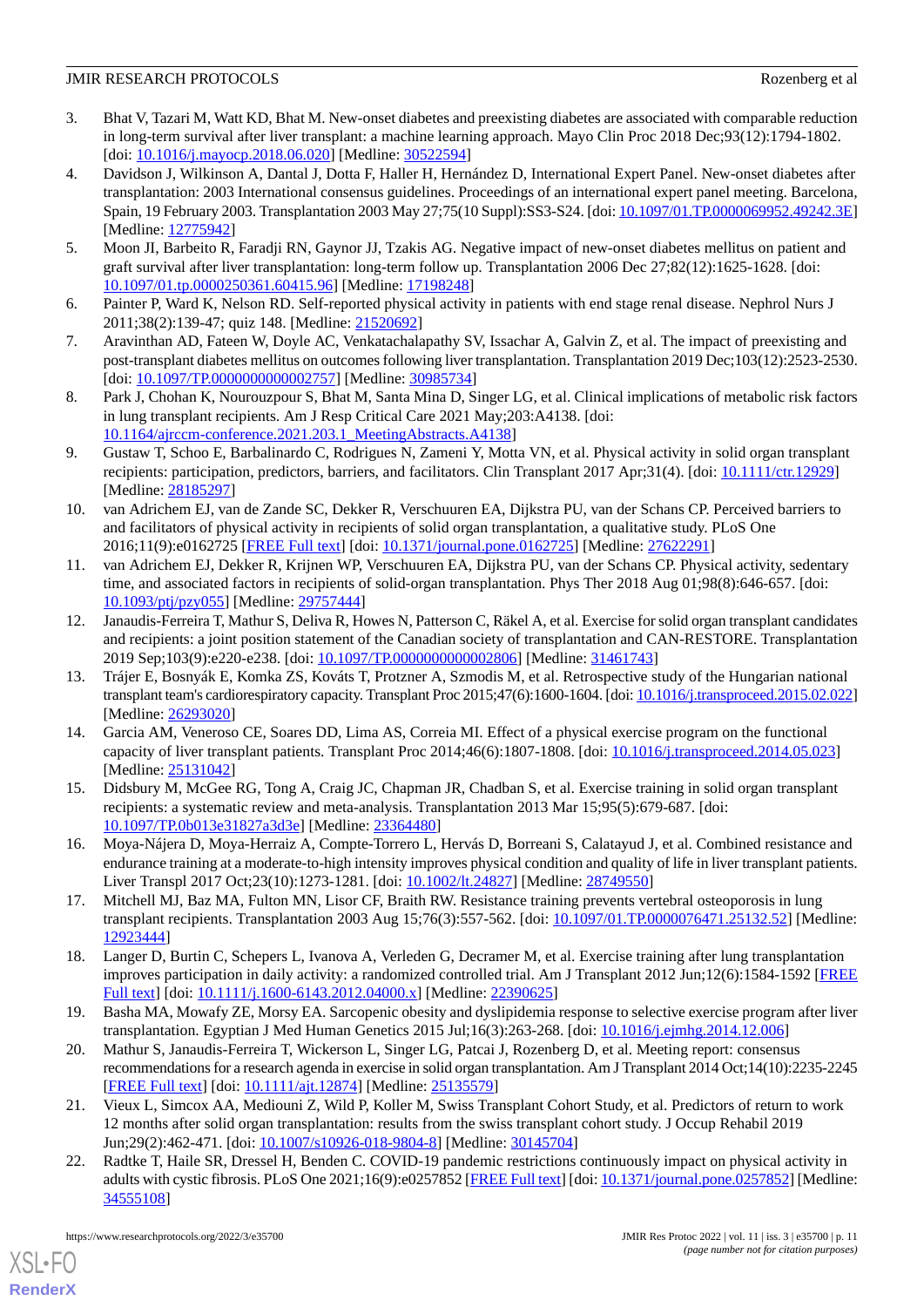- <span id="page-11-0"></span>23. Barnett A, Campbell KL, Mayr HL, Keating SE, Macdonald GA, Hickman IJ. Liver transplant recipients' experiences and perspectives of a telehealth-delivered lifestyle programme: a qualitative study. J Telemed Telecare 2021 Oct;27(9):590-598. [doi: [10.1177/1357633X19900459](http://dx.doi.org/10.1177/1357633X19900459)] [Medline: [31986966](http://www.ncbi.nlm.nih.gov/entrez/query.fcgi?cmd=Retrieve&db=PubMed&list_uids=31986966&dopt=Abstract)]
- 24. Wu Y, Chien C, Chou N, Wang S, Lai J, Wu Y. Efficacy of a home-based exercise program for orthotopic heart transplant recipients. Cardiology 2008;111(2):87-93. [doi: [10.1159/000119695](http://dx.doi.org/10.1159/000119695)] [Medline: [18376119\]](http://www.ncbi.nlm.nih.gov/entrez/query.fcgi?cmd=Retrieve&db=PubMed&list_uids=18376119&dopt=Abstract)
- <span id="page-11-1"></span>25. Painter PL, Hector L, Ray K, Lynes L, Dibble S, Paul SM, et al. A randomized trial of exercise training after renal transplantation. Transplantation 2002 Jul 15;74(1):42-48. [doi: [10.1097/00007890-200207150-00008\]](http://dx.doi.org/10.1097/00007890-200207150-00008) [Medline: [12134097](http://www.ncbi.nlm.nih.gov/entrez/query.fcgi?cmd=Retrieve&db=PubMed&list_uids=12134097&dopt=Abstract)]
- <span id="page-11-2"></span>26. Wickerson L, Helm D, Gottesman C, Rozenberg D, Singer LG, Keshavjee S, et al. Telerehabilitation for lung transplant candidates and recipients during the COVID-19 pandemic: program evaluation. JMIR Mhealth Uhealth 2021 Jun 17;9(6):e28708 [\[FREE Full text](https://mhealth.jmir.org/2021/6/e28708/)] [doi: [10.2196/28708\]](http://dx.doi.org/10.2196/28708) [Medline: [34048354\]](http://www.ncbi.nlm.nih.gov/entrez/query.fcgi?cmd=Retrieve&db=PubMed&list_uids=34048354&dopt=Abstract)
- 27. Vivodtzev I, Pison C, Guerrero K, Mezin P, Maclet E, Borel J, et al. Benefits of home-based endurance training in lung transplant recipients. Respir Physiol Neurobiol 2011 Jul 31;177(2):189-198. [doi: [10.1016/j.resp.2011.02.005\]](http://dx.doi.org/10.1016/j.resp.2011.02.005) [Medline: [21333761](http://www.ncbi.nlm.nih.gov/entrez/query.fcgi?cmd=Retrieve&db=PubMed&list_uids=21333761&dopt=Abstract)]
- <span id="page-11-3"></span>28. Fuller LM, Button B, Tarrant B, Steward R, Bennett L, Snell G, et al. Longer versus shorter duration of supervised rehabilitation after lung transplantation: a randomized trial. Arch Phys Med Rehabil 2017 Feb;98(2):220-6.e3. [doi: [10.1016/j.apmr.2016.09.113\]](http://dx.doi.org/10.1016/j.apmr.2016.09.113) [Medline: [27697429](http://www.ncbi.nlm.nih.gov/entrez/query.fcgi?cmd=Retrieve&db=PubMed&list_uids=27697429&dopt=Abstract)]
- <span id="page-11-4"></span>29. Choi J, Hergenroeder AL, Burke L, Dabbs AD, Morrell M, Saptono A, et al. Delivering an in-home exercise program via telerehabilitation: a pilot study of lung transplant go (LTGO). Int J Telerehabil 2016;8(2):15-26 [\[FREE Full text\]](http://europepmc.org/abstract/MED/28775798) [doi: [10.5195/ijt.2016.6201](http://dx.doi.org/10.5195/ijt.2016.6201)] [Medline: [28775798\]](http://www.ncbi.nlm.nih.gov/entrez/query.fcgi?cmd=Retrieve&db=PubMed&list_uids=28775798&dopt=Abstract)
- <span id="page-11-5"></span>30. Krasnoff JB, Vintro AQ, Ascher NL, Bass NM, Paul SM, Dodd MJ, et al. A randomized trial of exercise and dietary counseling after liver transplantation. Am J Transplant 2006 Aug;6(8):1896-1905 [[FREE Full text](https://onlinelibrary.wiley.com/resolve/openurl?genre=article&sid=nlm:pubmed&issn=1600-6135&date=2006&volume=6&issue=8&spage=1896)] [doi: [10.1111/j.1600-6143.2006.01391.x\]](http://dx.doi.org/10.1111/j.1600-6143.2006.01391.x) [Medline: [16889545\]](http://www.ncbi.nlm.nih.gov/entrez/query.fcgi?cmd=Retrieve&db=PubMed&list_uids=16889545&dopt=Abstract)
- <span id="page-11-6"></span>31. Tomás MT, Santa-Clara H, Bruno PM, Monteiro E, Carrolo M, Barroso E, et al. The impact of exercise training on liver transplanted familial amyloidotic polyneuropathy (FAP) patients. Transplantation 2013 Jan 27;95(2):372-377. [doi: [10.1097/TP.0b013e31827220e7\]](http://dx.doi.org/10.1097/TP.0b013e31827220e7) [Medline: [23211558\]](http://www.ncbi.nlm.nih.gov/entrez/query.fcgi?cmd=Retrieve&db=PubMed&list_uids=23211558&dopt=Abstract)
- <span id="page-11-7"></span>32. Hickman IJ, Hannigan AK, Johnston HE, Elvin-Walsh L, Mayr HL, Staudacher HM, et al. Telehealth-delivered, cardioprotective diet and exercise program for liver transplant recipients: a randomized feasibility study. Transplant Direct 2021 Mar;7(3):e667 [\[FREE Full text\]](http://europepmc.org/abstract/MED/33564717) [doi: 10.1097/TXD.000000000001118] [Medline: [33564717\]](http://www.ncbi.nlm.nih.gov/entrez/query.fcgi?cmd=Retrieve&db=PubMed&list_uids=33564717&dopt=Abstract)
- <span id="page-11-9"></span><span id="page-11-8"></span>33. Collado-Mateo D, Lavín-Pérez AM, Peñacoba C, Del Coso J, Leyton-Román M, Luque-Casado A, et al. Key factors associated with adherence to physical exercise in patients with chronic diseases and older adults: an umbrella review. Int J Environ Res Public Health 2021 Feb 19;18(4):2023 [[FREE Full text\]](https://www.mdpi.com/resolver?pii=ijerph18042023) [doi: [10.3390/ijerph18042023](http://dx.doi.org/10.3390/ijerph18042023)] [Medline: [33669679](http://www.ncbi.nlm.nih.gov/entrez/query.fcgi?cmd=Retrieve&db=PubMed&list_uids=33669679&dopt=Abstract)]
- 34. Mishali M, Omer H, Heymann AD. The importance of measuring self-efficacy in patients with diabetes. Fam Pract 2011 Feb;28(1):82-87 [[FREE Full text](http://fampra.oxfordjournals.org/cgi/pmidlookup?view=long&pmid=21047940)] [doi: [10.1093/fampra/cmq086](http://dx.doi.org/10.1093/fampra/cmq086)] [Medline: [21047940\]](http://www.ncbi.nlm.nih.gov/entrez/query.fcgi?cmd=Retrieve&db=PubMed&list_uids=21047940&dopt=Abstract)
- <span id="page-11-10"></span>35. Zheng X, Yu H, Qiu X, Chair SY, Wong EM, Wang Q. The effects of a nurse-led lifestyle intervention program on cardiovascular risk, self-efficacy and health promoting behaviours among patients with metabolic syndrome: randomized controlled trial. Int J Nurs Stud 2020 Sep;109:103638 [\[FREE Full text\]](https://linkinghub.elsevier.com/retrieve/pii/S0020-7489(20)30122-X) [doi: [10.1016/j.ijnurstu.2020.103638](http://dx.doi.org/10.1016/j.ijnurstu.2020.103638)] [Medline: [32553996](http://www.ncbi.nlm.nih.gov/entrez/query.fcgi?cmd=Retrieve&db=PubMed&list_uids=32553996&dopt=Abstract)]
- <span id="page-11-12"></span><span id="page-11-11"></span>36. Johnson JL, Slentz CA, Houmard JA, Samsa GP, Duscha BD, Aiken LB, et al. Exercise training amount and intensity effects on metabolic syndrome (from Studies of a Targeted Risk Reduction Intervention through Defined Exercise). Am J Cardiol 2007 Dec 15;100(12):1759-1766 [\[FREE Full text\]](http://europepmc.org/abstract/MED/18082522) [doi: [10.1016/j.amjcard.2007.07.027](http://dx.doi.org/10.1016/j.amjcard.2007.07.027)] [Medline: [18082522](http://www.ncbi.nlm.nih.gov/entrez/query.fcgi?cmd=Retrieve&db=PubMed&list_uids=18082522&dopt=Abstract)]
- <span id="page-11-13"></span>37. García-Pajares F, Peñas-Herrero I, Sánchez-Ocaña R, Torrres-Yuste R, Cimavilla-Román M, Carbajo-López A, et al. Metabolic syndrome after liver transplantation: five-year prevalence and risk factors. Transplant Proc 2016 Nov;48(9):3010-3012. [doi: [10.1016/j.transproceed.2016.07.038\]](http://dx.doi.org/10.1016/j.transproceed.2016.07.038) [Medline: [27932133](http://www.ncbi.nlm.nih.gov/entrez/query.fcgi?cmd=Retrieve&db=PubMed&list_uids=27932133&dopt=Abstract)]
- <span id="page-11-14"></span>38. Chan A, Tetzlaff JM, Altman DG, Laupacis A, Gøtzsche PC, Krleža-Jerić K, et al. SPIRIT 2013 statement: defining standard protocol items for clinical trials. Ann Intern Med 2013 Feb 5;158(3):200-207. [doi: [10.7326/0003-4819-158-3-201302050-00583](http://dx.doi.org/10.7326/0003-4819-158-3-201302050-00583)] [Medline: [23295957](http://www.ncbi.nlm.nih.gov/entrez/query.fcgi?cmd=Retrieve&db=PubMed&list_uids=23295957&dopt=Abstract)]
- <span id="page-11-15"></span>39. Schulz KF, Altman DG, Moher D. CONSORT 2010 statement: updated guidelines for reporting parallel group randomized trials. Ann Intern Med 2010 Jun 1;152(11):726-732. [doi: [10.7326/0003-4819-152-11-201006010-00232](http://dx.doi.org/10.7326/0003-4819-152-11-201006010-00232)] [Medline: [20335313](http://www.ncbi.nlm.nih.gov/entrez/query.fcgi?cmd=Retrieve&db=PubMed&list_uids=20335313&dopt=Abstract)]
- <span id="page-11-16"></span>40. Slade SC, Dionne CE, Underwood M, Buchbinder R. Consensus on Exercise Reporting Template (CERT): explanation and elaboration statement. Br J Sports Med 2016 Dec 05;50(23):1428-1437. [doi: [10.1136/bjsports-2016-096651](http://dx.doi.org/10.1136/bjsports-2016-096651)] [Medline: [27707738](http://www.ncbi.nlm.nih.gov/entrez/query.fcgi?cmd=Retrieve&db=PubMed&list_uids=27707738&dopt=Abstract)]
- 41. Wickerson L, Rozenberg D, Janaudis-Ferreira T, Deliva R, Lo V, Beauchamp G, et al. Physical rehabilitation for lung transplant candidates and recipients: an evidence-informed clinical approach. World J Transplant 2016 Sep 24;6(3):517-531 [[FREE Full text](https://www.wjgnet.com/2220-3230/full/v6/i3/517.htm)] [doi: [10.5500/wjt.v6.i3.517\]](http://dx.doi.org/10.5500/wjt.v6.i3.517) [Medline: [27683630\]](http://www.ncbi.nlm.nih.gov/entrez/query.fcgi?cmd=Retrieve&db=PubMed&list_uids=27683630&dopt=Abstract)
- 42. Canadian 24-hour movement guidelines: an integration of physical activity, sedentary behaviour, and sleep. 24-Hour Movement Guidelines. URL: <https://csepguidelines.ca/> [accessed 2022-02-14]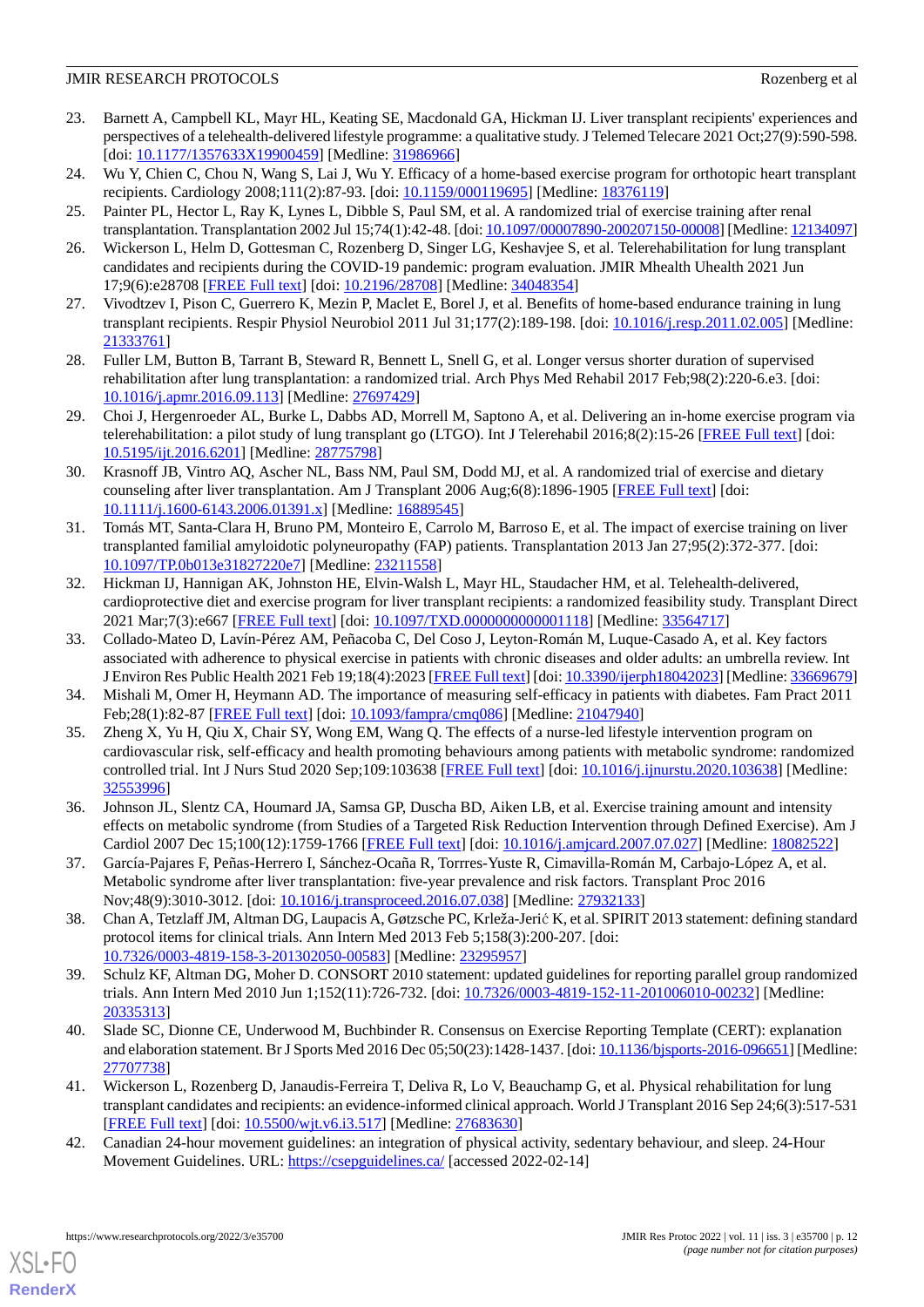- <span id="page-12-0"></span>43. Santa Mina D, Hilton WJ, Matthew AG, Awasthi R, Bousquet-Dion G, Alibhai SM, et al. Prehabilitation for radical prostatectomy: a multicentre randomized controlled trial. Surg Oncol 2018 Jun;27(2):289-298. [doi: [10.1016/j.suronc.2018.05.010](http://dx.doi.org/10.1016/j.suronc.2018.05.010)] [Medline: [29937184](http://www.ncbi.nlm.nih.gov/entrez/query.fcgi?cmd=Retrieve&db=PubMed&list_uids=29937184&dopt=Abstract)]
- <span id="page-12-2"></span><span id="page-12-1"></span>44. Santa MD, Alibhai SM, Matthew AG, Guglietti CL, Pirbaglou M, Trachtenberg J, et al. A randomized trial of aerobic versus resistance exercise in prostate cancer survivors. J Aging Phys Act 2013 Oct;21(4):455-478. [Medline: [23238110](http://www.ncbi.nlm.nih.gov/entrez/query.fcgi?cmd=Retrieve&db=PubMed&list_uids=23238110&dopt=Abstract)]
- <span id="page-12-3"></span>45. Borg GA. Psychophysical bases of perceived exertion. Med Sci Sports Exerc 1982;14(5):377-381. [Medline: [7154893\]](http://www.ncbi.nlm.nih.gov/entrez/query.fcgi?cmd=Retrieve&db=PubMed&list_uids=7154893&dopt=Abstract)
- <span id="page-12-4"></span>46. Gellish RL, Goslin BR, Olson RE, McDonald A, Russi GD, Moudgil VK. Longitudinal modeling of the relationship between age and maximal heart rate. Med Sci Sports Exerc 2007 May;39(5):822-829. [doi: [10.1097/mss.0b013e31803349c6\]](http://dx.doi.org/10.1097/mss.0b013e31803349c6) [Medline: [17468581](http://www.ncbi.nlm.nih.gov/entrez/query.fcgi?cmd=Retrieve&db=PubMed&list_uids=17468581&dopt=Abstract)]
- 47. Grundy SM, Brewer HB, Cleeman JI, Smith SC, Lenfant C, American HA, et al. Definition of metabolic syndrome: report of the National Heart, Lung, and Blood Institute/American Heart Association conference on scientific issues related to definition. Circulation 2004 Jan 27;109(3):433-438 [\[FREE Full text](http://circ.ahajournals.org/cgi/pmidlookup?view=long&pmid=14744958)] [doi: [10.1161/01.CIR.0000111245.75752.C6](http://dx.doi.org/10.1161/01.CIR.0000111245.75752.C6)] [Medline: [14744958](http://www.ncbi.nlm.nih.gov/entrez/query.fcgi?cmd=Retrieve&db=PubMed&list_uids=14744958&dopt=Abstract)]
- <span id="page-12-6"></span><span id="page-12-5"></span>48. Washburn RA, Smith KW, Jette AM, Janney CA. The Physical Activity Scale for the Elderly (PASE): development and evaluation. J Clin Epidemiol 1993 Feb;46(2):153-162. [Medline: [8437031\]](http://www.ncbi.nlm.nih.gov/entrez/query.fcgi?cmd=Retrieve&db=PubMed&list_uids=8437031&dopt=Abstract)
- <span id="page-12-7"></span>49. Guralnik JM, Simonsick EM, Ferrucci L, Glynn RJ, Berkman LF, Blazer DG, et al. A short physical performance battery assessing lower extremity function: association with self-reported disability and prediction of mortality and nursing home admission. J Gerontol 1994 Mar;49(2):M85-M94. [Medline: [8126356\]](http://www.ncbi.nlm.nih.gov/entrez/query.fcgi?cmd=Retrieve&db=PubMed&list_uids=8126356&dopt=Abstract)
- <span id="page-12-8"></span>50. Segal-Isaacson CJ, Wylie-Rosett J, Gans KM. Validation of a short dietary assessment questionnaire: the Rapid Eating and Activity Assessment for Participants short version (REAP-S). Diabetes Educ 2004;30(5):774, 776, 778 passim. [doi: [10.1177/014572170403000512\]](http://dx.doi.org/10.1177/014572170403000512) [Medline: [15510530\]](http://www.ncbi.nlm.nih.gov/entrez/query.fcgi?cmd=Retrieve&db=PubMed&list_uids=15510530&dopt=Abstract)
- <span id="page-12-9"></span>51. Ware JE, Sherbourne CD. The MOS 36-item short-form health survey (SF-36). I. Conceptual framework and item selection. Med Care 1992 Jun;30(6):473-483. [Medline: [1593914\]](http://www.ncbi.nlm.nih.gov/entrez/query.fcgi?cmd=Retrieve&db=PubMed&list_uids=1593914&dopt=Abstract)
- <span id="page-12-10"></span>52. Singer LG, Chowdhury NA, Faughnan ME, Granton J, Keshavjee S, Marras TK, et al. Effects of recipient age and diagnosis on health-related quality-of-life benefit of lung transplantation. Am J Respir Crit Care Med 2015 Oct 15;192(8):965-973. [doi: [10.1164/rccm.201501-0126OC\]](http://dx.doi.org/10.1164/rccm.201501-0126OC) [Medline: [26131729\]](http://www.ncbi.nlm.nih.gov/entrez/query.fcgi?cmd=Retrieve&db=PubMed&list_uids=26131729&dopt=Abstract)
- <span id="page-12-12"></span><span id="page-12-11"></span>53. Everett B, Salamonson Y, Davidson PM. Bandura's exercise self-efficacy scale: validation in an Australian cardiac rehabilitation setting. Int J Nurs Stud 2009 Jun;46(6):824-829. [doi: [10.1016/j.ijnurstu.2009.01.016](http://dx.doi.org/10.1016/j.ijnurstu.2009.01.016)] [Medline: [19261281](http://www.ncbi.nlm.nih.gov/entrez/query.fcgi?cmd=Retrieve&db=PubMed&list_uids=19261281&dopt=Abstract)]
- 54. Hertzog MA. Considerations in determining sample size for pilot studies. Res Nurs Health 2008 Apr;31(2):180-191. [doi: [10.1002/nur.20247](http://dx.doi.org/10.1002/nur.20247)] [Medline: [18183564\]](http://www.ncbi.nlm.nih.gov/entrez/query.fcgi?cmd=Retrieve&db=PubMed&list_uids=18183564&dopt=Abstract)
- <span id="page-12-14"></span><span id="page-12-13"></span>55. Rozenberg D, Singer LG, Herridge M, Goldstein R, Wickerson L, Chowdhury NA, et al. Evaluation of skeletal muscle function in lung transplant candidates. Transplantation 2017 Sep;101(9):2183-2191. [doi: [10.1097/TP.0000000000001754](http://dx.doi.org/10.1097/TP.0000000000001754)] [Medline: [28376036](http://www.ncbi.nlm.nih.gov/entrez/query.fcgi?cmd=Retrieve&db=PubMed&list_uids=28376036&dopt=Abstract)]
- <span id="page-12-15"></span>56. Wickerson L, Mathur S, Singer LG, Brooks D. Physical activity levels early after lung transplantation. Phys Ther 2015 Apr;95(4):517-525. [doi: [10.2522/ptj.20140173](http://dx.doi.org/10.2522/ptj.20140173)] [Medline: [25504488](http://www.ncbi.nlm.nih.gov/entrez/query.fcgi?cmd=Retrieve&db=PubMed&list_uids=25504488&dopt=Abstract)]
- <span id="page-12-16"></span>57. Laryea M, Watt KD, Molinari M, Walsh MJ, McAlister VC, Marotta PJ, et al. Metabolic syndrome in liver transplant recipients: prevalence and association with major vascular events. Liver Transpl 2007 Aug;13(8):1109-1114 [\[FREE Full](https://doi.org/10.1002/lt.21126) [text](https://doi.org/10.1002/lt.21126)] [doi: [10.1002/lt.21126\]](http://dx.doi.org/10.1002/lt.21126) [Medline: [17663411\]](http://www.ncbi.nlm.nih.gov/entrez/query.fcgi?cmd=Retrieve&db=PubMed&list_uids=17663411&dopt=Abstract)
- <span id="page-12-17"></span>58. Li C, Xu J, Qin W, Hu Y, Lu H. Meta-analysis of the effects of exercise training on markers of metabolic syndrome in solid organ transplant recipients. Prog Transplant 2018 Sep;28(3):278-287. [doi: [10.1177/1526924818781576](http://dx.doi.org/10.1177/1526924818781576)] [Medline: [29898634](http://www.ncbi.nlm.nih.gov/entrez/query.fcgi?cmd=Retrieve&db=PubMed&list_uids=29898634&dopt=Abstract)]
- 59. Trojetto T, Elliott RJ, Rashid S, Wong S, Dlugosz K, Helm D, et al. Availability, characteristics, and barriers of rehabilitation programs in organ transplant populations across Canada. Clin Transplant 2011;25(6):E571-E578. [doi: [10.1111/j.1399-0012.2011.01501.x\]](http://dx.doi.org/10.1111/j.1399-0012.2011.01501.x) [Medline: [21955056\]](http://www.ncbi.nlm.nih.gov/entrez/query.fcgi?cmd=Retrieve&db=PubMed&list_uids=21955056&dopt=Abstract)
- <span id="page-12-18"></span>60. Langer A, Gassner L, Flotz A, Hasenauer S, Gruber J, Wizany L, et al. How COVID-19 will boost remote exercise-based treatment in Parkinson's disease: a narrative review. NPJ Parkinsons Dis 2021 Mar 08;7(1):25 [\[FREE Full text\]](https://doi.org/10.1038/s41531-021-00160-3) [doi: [10.1038/s41531-021-00160-3\]](http://dx.doi.org/10.1038/s41531-021-00160-3) [Medline: [33686074\]](http://www.ncbi.nlm.nih.gov/entrez/query.fcgi?cmd=Retrieve&db=PubMed&list_uids=33686074&dopt=Abstract)
- <span id="page-12-19"></span>61. Ai X, Yang J, Lin Z, Wan X. Mental health and the role of physical activity during the COVID-19 pandemic. Front Psychol 2021;12:759987 [[FREE Full text](https://doi.org/10.3389/fpsyg.2021.759987)] [doi: [10.3389/fpsyg.2021.759987](http://dx.doi.org/10.3389/fpsyg.2021.759987)] [Medline: [34744938\]](http://www.ncbi.nlm.nih.gov/entrez/query.fcgi?cmd=Retrieve&db=PubMed&list_uids=34744938&dopt=Abstract)
- <span id="page-12-20"></span>62. Narici M, Vito GD, Franchi M, Paoli A, Moro T, Marcolin G, et al. Impact of sedentarism due to the COVID-19 home confinement on neuromuscular, cardiovascular and metabolic health: physiological and pathophysiological implications and recommendations for physical and nutritional countermeasures. Eur J Sport Sci 2020 May 12;21(4):614-635. [doi: [10.1080/17461391.2020.1761076\]](http://dx.doi.org/10.1080/17461391.2020.1761076)
- 63. Li J, Wei D, Liu S, Li M, Chen X, Chen L, et al. Efficiency of an mHealth app and chest-wearable remote exercise monitoring intervention in patients with type 2 diabetes: a prospective, multicenter randomized controlled trial. JMIR Mhealth Uhealth 2021 Feb 09;9(2):e23338 [\[FREE Full text](https://mhealth.jmir.org/2021/2/e23338/)] [doi: [10.2196/23338\]](http://dx.doi.org/10.2196/23338) [Medline: [33560244\]](http://www.ncbi.nlm.nih.gov/entrez/query.fcgi?cmd=Retrieve&db=PubMed&list_uids=33560244&dopt=Abstract)
- 64. Ramadi A, Haennel RG, Stone JA, Arena R, Threlfall TG, Hitt E, et al. The sustainability of exercise capacity changes in home versus center-based cardiac rehabilitation. J Cardiopulm Rehabil Prev 2015;35(1):21-28. [doi: [10.1097/HCR.0000000000000084\]](http://dx.doi.org/10.1097/HCR.0000000000000084) [Medline: [25313452\]](http://www.ncbi.nlm.nih.gov/entrez/query.fcgi?cmd=Retrieve&db=PubMed&list_uids=25313452&dopt=Abstract)